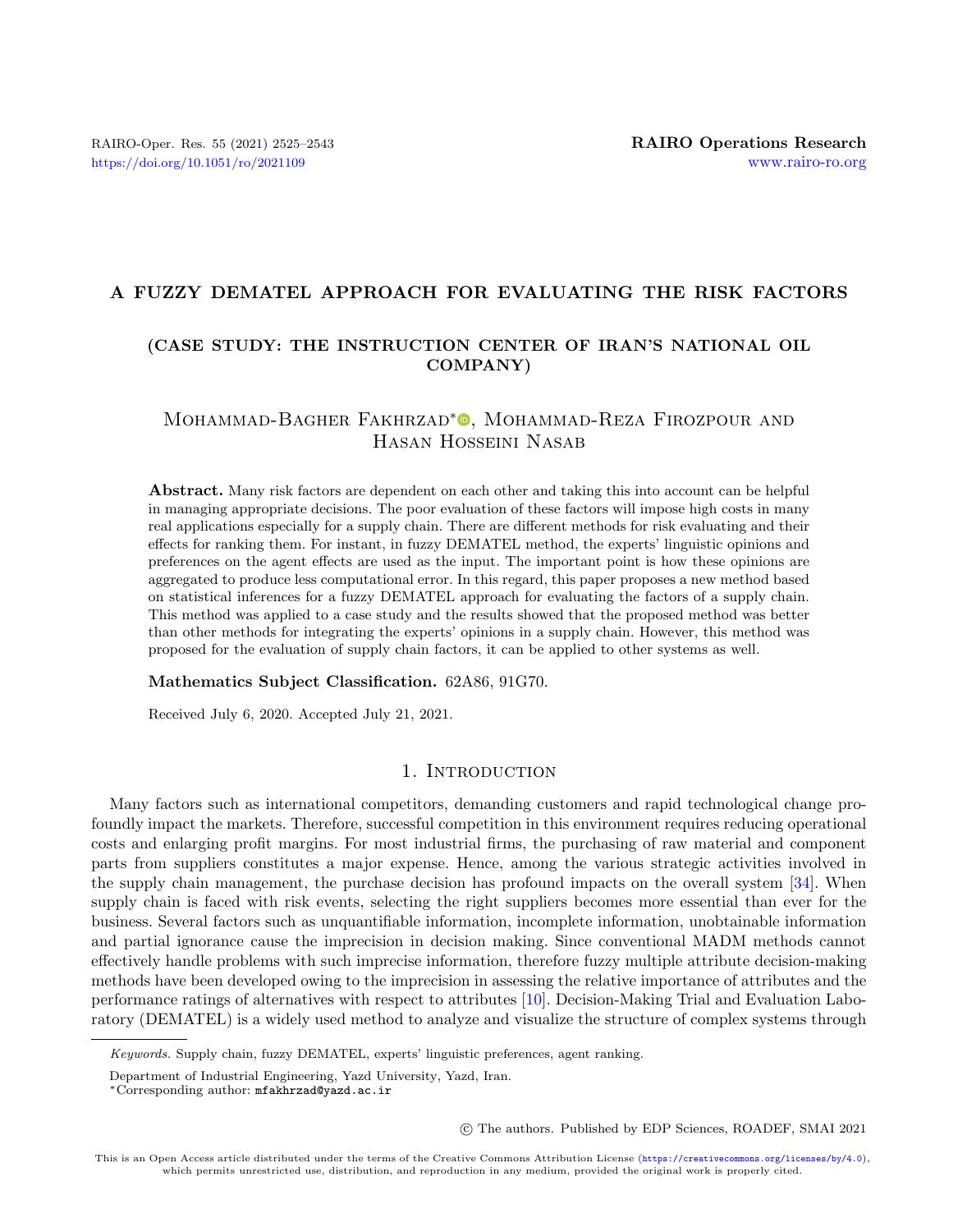#### $2526$  M.-B. FAKHRZAD ET AL.

matrices and digraphs. The method typically requires dealing with substantial uncertainties and subjectivities inherent in the judgment process. A review of the literature shows that several extensions of DEMATEL have been suggested so far dealing with a variety of sources of uncertainty. However, the uncertainty originating from the human doubt that might arise in the assignment of membership degrees during the assessments is partly or entirely ignored in these studies [\[1\]](#page-16-1). The decision-making trial and evaluation laboratory (DEMA-TEL) method is a hot issue in industrial engineering field for it can help determine critical factors in complex system. Although lots of efforts have been spent on improving the DEMATEL, they are just the extensions from the subjective perspective but lack of the objective perspective [\[7\]](#page-16-2). However, the crisp values sometimes cannot reflect human thinking comprehensively [\[35\]](#page-17-1). To address this problem, the -maker's DMs preferences were measured using fuzzy membership degrees [\[41\]](#page-17-2). However, in general, the estimation of experts' opinions using exact numerical values, especially in terms of uncertainty, is highly challenging. This is because decision making results are severely dependent upon inaccurate and ambiguous subjective judgments. This factor has led to the need to fuzzy logic DEMATEL. As a result, in DEMATEL, type-2 fuzzy linguistic variables are used, and this can facilitate decision-making under environmental uncertainty conditions [\[8\]](#page-16-3). The literature shows that in reflecting the linguistic preferences fuzzy numbers are more powerful than crisp numbers. However, it is not clear that which method can make less computational error in aggregating the experts' opinions. In this paper, a mathematical and statistical based method is proposed such that we have a more suitable method for aggregating the experts' opinions and preferences in fuzzy DEMATEL method.

In this paper, first the literature on supply chain, DEMATEL method, the theory of fuzzy systems, and Fuzzy DEMATEL are investigated. Then in the following, the research method and proposed method for transforming the experts' opinions in fuzzy DEMATEL method has been explained. Moreover, the proposed method is applied to a case study. The paper is concluded in last section.

## 2. Subject literature

From the literature, the following can be referred to:

#### 2.1. Supply chain and its influential and influenced factors

The complexities in present day supply chain are numerous and are evolving due to globalization, customization, innovation, flexibility, sustainability and uncertainties. The growing supply chain complexity results in negative consequences on cost, customer service and reputation. Managing supply chain complexity without compromising the profitability is a challenging task. Supply chain complexity (SCC) management involves identifying, prioritizing, measuring, analyzing and controlling/eliminating the drivers of complexity. The SCC drivers denote number and variety of suppliers, customers, products, processes and uncertainties which are highly interdependent. Firms need to prioritize the drivers in order to manage and simplify SCC [\[21\]](#page-17-3). Thus identifying all the complexity drivers and their interrelations that lead to unpredictable outcomes in supply chain is the first step in managing the complexity. Firms within supply chain are interested to address the dominant drivers rather than addressing all the drivers [\[11\]](#page-16-4).

#### 2.2. DEMATEL method

Decision-making trial and evaluation laboratory (DEMATEL) has been widely used in decision-making methods with the aim of discovering the relations among the criteria in complex and intertwined problems. DEMA-TEL method is capable of analyzing the total relations among sets of variables using the mathematical techniques adopted to obtain logical relationships and direct impact of relationships [\[23\]](#page-17-4). Decision-making trial and evaluation laboratory method) DEMATEL) is known as a powerful approach to sum up experts' opinions about a problem and utilize them to solve complex and multifaceted problems [\[5,](#page-16-5) [25\]](#page-17-5). DEMATEL method, originally developed by Battelle Memorial Institute to search for integrated solutions [\[12\]](#page-16-6), is one of the methods used to visualize the structure of causal relationships among factors in an understandable manner. It can transfer the cause-effect relations among factors into a comprehensive model to aid the process of decision making.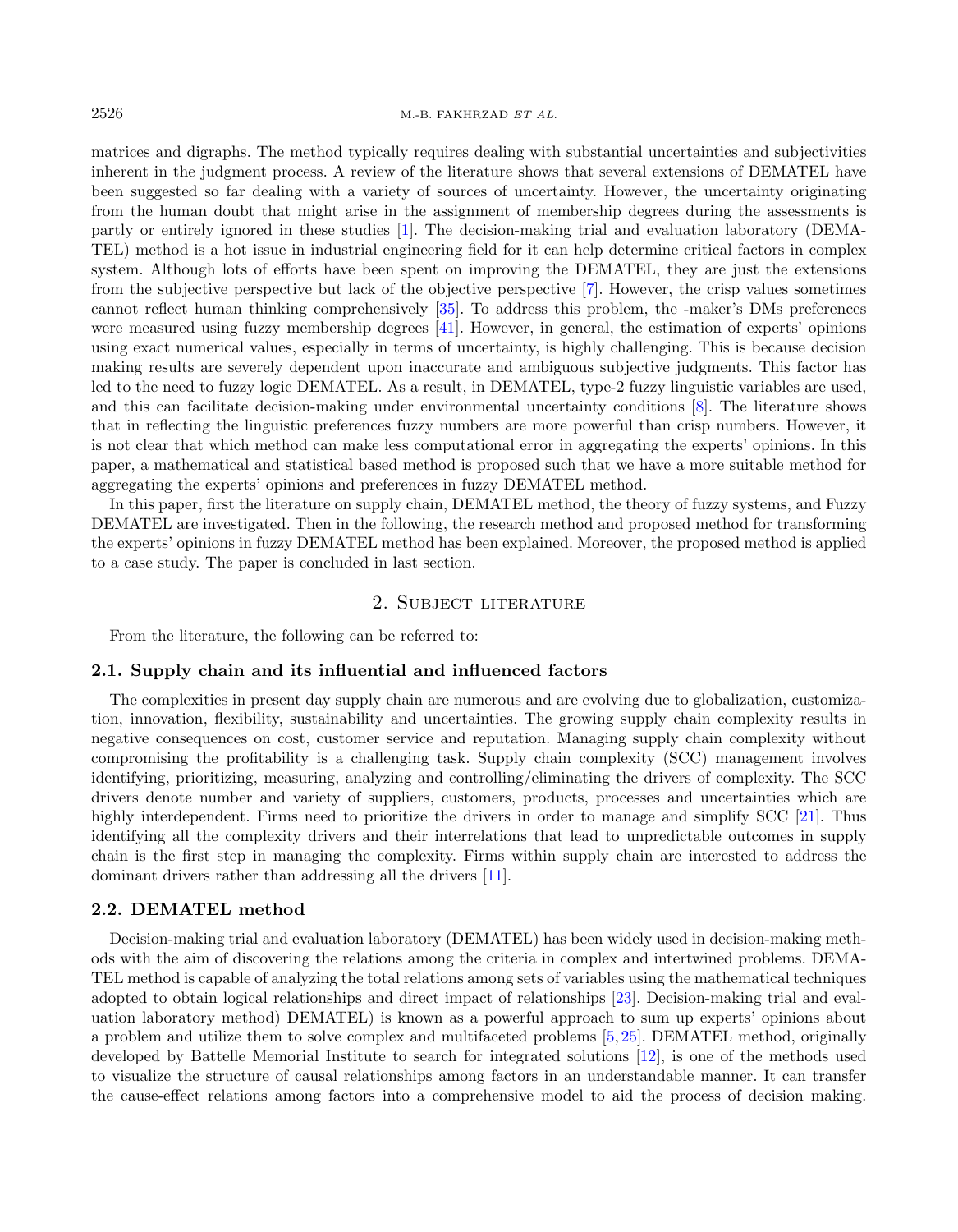DEMATEL is one the effective technique to find and analyses the inter-relationship among the system factors. This method transforms the causal relationships between the factors indicators into a tangible structural model. DEMATEL is a comprehensive method for the preparation and analysis of a structural model that includes causal relationships between complex factors. This technique acts on directional graphs, and these graphs are able to display directional relationships between sub-systems. The result of the DEMATEL technique is to divide the factors into two cause and effect groups [\[30\]](#page-17-6). A review of the literature shows that the most common theories used to model uncertainty inherent in the assessment process and analysis are ordinary fuzzy set theory [\[38\]](#page-17-7), intuitionistic fuzzy set (IFS) theory [\[14\]](#page-16-7), type-2 fuzzy set theory [\[8\]](#page-16-3), evidence theory [\[42\]](#page-17-8), grey theory [\[37,](#page-17-9) [40\]](#page-17-10) and 2-tuple fuzzy linguistic representation [\[24,](#page-17-11) [32\]](#page-17-12). According to the review of the literature, the most widely studied approach considering uncertainty in DEMATEL is based on ordinary fuzzy sets. In order to model uncertainty inherent in the assessment process, the fuzzy approach uses linguistic terms and corresponding predefined functions with varying membership grades (typically triangular or trapezoidal fuzzy numbers). This allows dealing with vague and/or ambiguous expressions and judgments of experts.

#### 2.3. The fuzzy system theory

Implementing fuzzy sets in decision making problems represents an important and efficient application compared to classical set theory. Fuzzy logic is the one that replaces the conclusion methods in human brain to express ambiguity in the form of a number. It introduces a function for the membership in one group that assigns a number between zero and one to every element. This number represents the level of the element's membership in the set. Zero indicates that the element is totally outside the set while one means the element is completely in the set [\[3\]](#page-16-8). In numerous real life situations, the judgments of decisionmakers are normally characterized by ambiguity. Fuzzy numbers are suggested to suitably express linguistic variables. The triangular and trapezoidal fuzzy numbers have identified most commonly used fuzzy numbers [\[27\]](#page-17-13). In this method, sharp numerical values are represented as bands of fuzzy numbers with an overlap [\[2\]](#page-16-9). In such cases, the use of a definitive scoring system can be criticized for two reasons; first, definitive methods ignore ambiguity resulting from people's judgment and may not be able to convert the changes in linguistic terms into numbers. Secondly, selecting priorities based on people's subjective judgments can largely influence the results [\[9\]](#page-16-10). Fuzzy logic is a useful tool for measuring ambiguous concepts related to individual subjective judgment and is a powerful method to overcome the above-mentioned problems [\[20\]](#page-17-14).

## 2.4. Fuzzy DEMATEL

The main advantage of FDEMATEL is to consider the fuzziness and to provide flexibility in a fuzzy environment [\[4\]](#page-16-11). Therefore, prior to giving the details of FDEMATEL method, it requires to mention some preliminaries of fuzzy set theory and important notations. Fuzzy set theory reflects the uncertainties that result from vague and imprecise linguistic expressions [\[20\]](#page-17-14). Fuzzy DEMATEL method is currently applied in many areas such as management [\[17,](#page-16-12) [28\]](#page-17-15), emergency planning [\[22\]](#page-17-16), health care systems [\[31,](#page-17-17) [36\]](#page-17-18), and safety management [\[5,](#page-16-5) [15\]](#page-16-13). The overview of the literature show that for integrating the experts' opinions and preferences in DEAMTEL, arithmetic mean has been usually used [\[26,](#page-17-19) [29\]](#page-17-20). Since arithmetic mean is sensitive to outliers, the integration of experts' opinions using this method has high error. Thus, a new method is proposed here through which different methods for the integration of opinions can be evaluated so that the most suitable one is selected.

## 3. The research method

### 3.1. Fuzzy sets

**Definition 3.[1](#page-3-0).** Figure 1 shows a triangular fuzzy number  $(\overline{M})$  and parameters  $(l, m, u)$  such that l is the smallest possible occurrence value, m is the most probable value, and u is the largest possible occurrence value.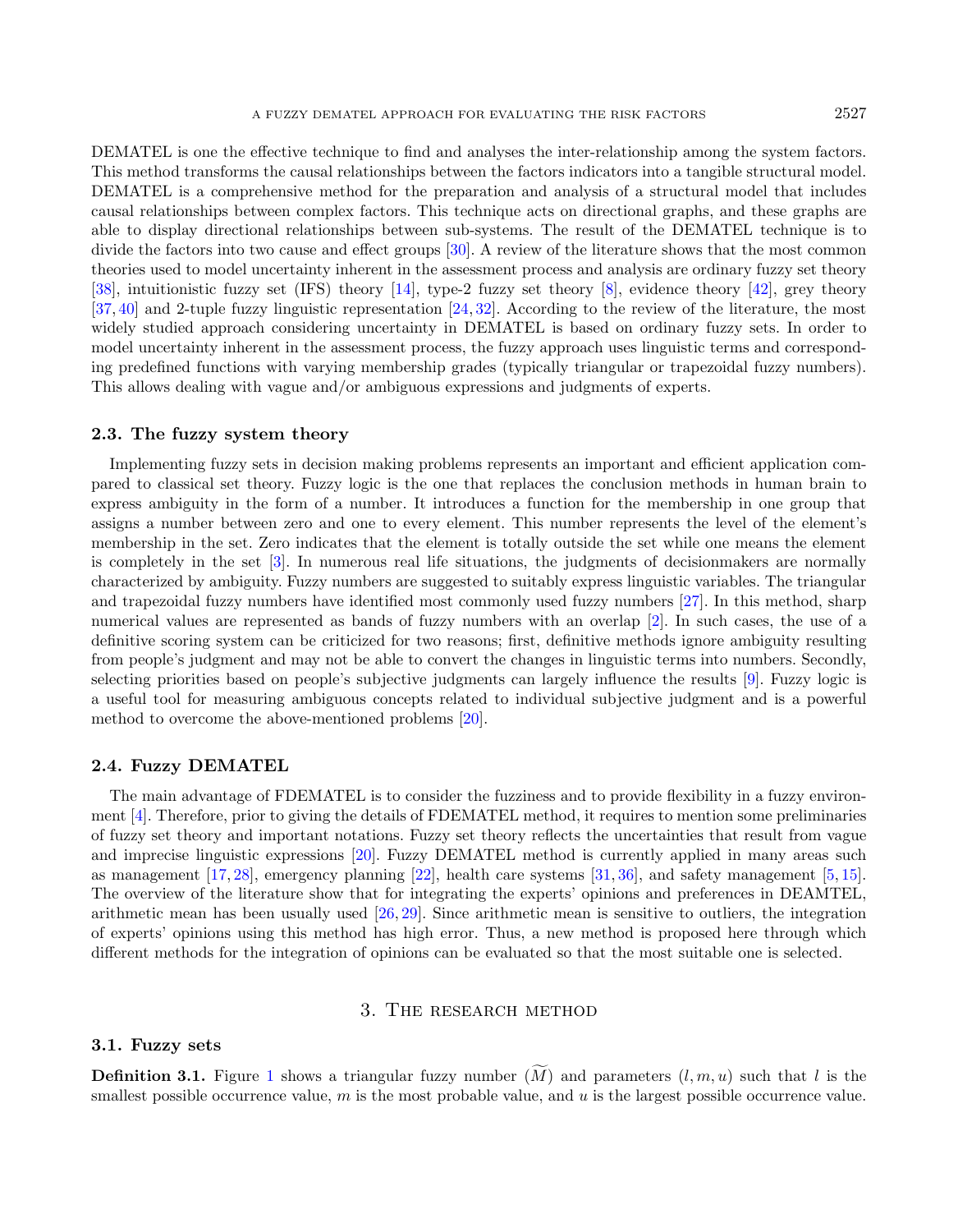<span id="page-3-0"></span>

FIGURE 1. A triangular fuzzy number.

The left and right sides of each fuzzy number can be linearly determined by the following membership function:

$$
\mu_{F(x)} = \begin{cases} 0 & x \le l \\ \frac{x-l}{m-l} & l < x \le m \\ \frac{u-x}{u-m} & m < x \le u \\ 0 & x > u \end{cases}.
$$

Definition 3.2. The following equation shows how a triangular fuzzy number can be represented by the degree of its left and right membership  $(l(y))$  is the degree of left membership and  $r(y)$  is the degree of right membership).

$$
\widetilde{M} = \left( M^{l(y)}, M^{r(y)} \right) = [l + (m - l) y, u - (u - m) y], \quad y \in [0, 1].
$$

**Definition 3.3.** The mathematical equations for two triangular fuzzy numbers  $\widetilde{M}_1 = (l_1, m_1, u_1)$  and  $\widetilde{M}_2 =$  $(l_2, m_2, u_2)$  are defined as follows:

$$
\widetilde{M}_1 + \widetilde{M}_2 = (l_1 + l_2, m_1 + m_2, u_1 + u_2) \n\widetilde{M}_1 - \widetilde{M}_2 = (l_1 - u_2, m_1 - m_2, u_1 - l_2) \n\widetilde{M}_1 \times \widetilde{M}_2 = (l_1 \times l_2, m_1 \times m_2, u_1 \times u_2) \nk \times \widetilde{M}_1 = (k \times l_1, k \times m_1, k \times u_1) \n\widetilde{M}_1 = \left(\frac{l_1}{k}, \frac{m_1}{k}, \frac{u_1}{k}\right), \quad (k > 0).
$$

Definition 3.4. The following relation converts a fuzzy number to a Crisp number:

$$
Crisp\left(\widetilde{M}_1\right) = \frac{l_1 + 2m_1 + u_1}{4} \cdot
$$

### <span id="page-3-1"></span>3.2. Fuzzy DEMATEL

The fuzzy DEMATEL algorithm is executed in the following steps.

Step 1. The experts express their judgments in linguistic scale. Some linguistic scales of the literature that are changed to triangular fuzzy number (TFN) are shown in Table [1:](#page-4-0)

Step 2. The fuzzy initial direct-relation matrix is defined as follows:

$$
\widetilde{Z}_k = (\widetilde{z}_{ijk})_{n \times n} = ((l_{ijk}, m_{ijk}, u_{ijk}))_{n \times n}
$$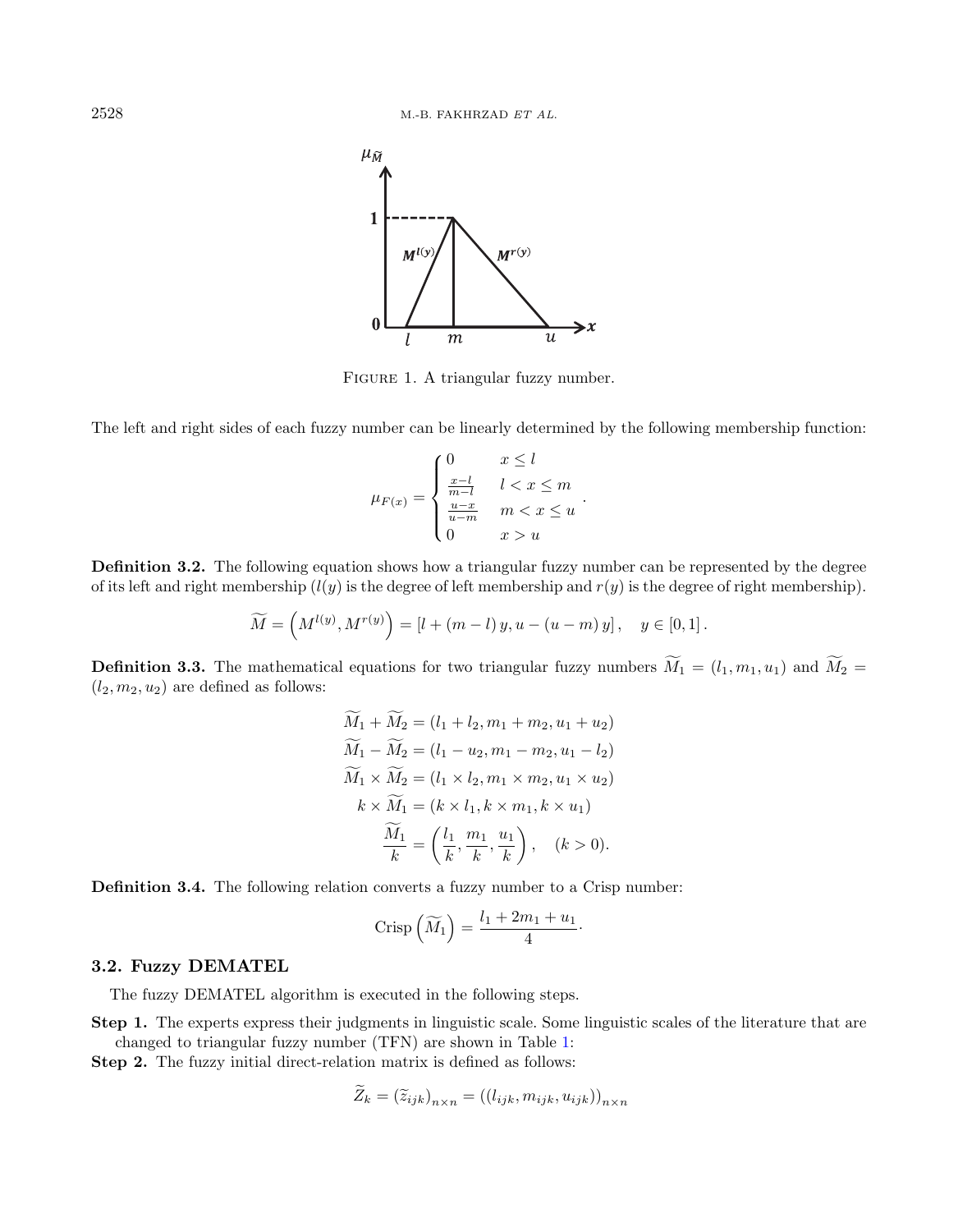| Linguistic scale         | References                      |                 |                 |  |  |  |  |
|--------------------------|---------------------------------|-----------------|-----------------|--|--|--|--|
|                          | [4, 13, 16, 18, 19, 26, 29, 39] | 33              | 31              |  |  |  |  |
|                          | TFN                             | TFN             | TFN             |  |  |  |  |
| No influence $(NO)$      | (0, 0, 0.25)                    | (0, 0.1, 0.3)   | (0, 0.01, 0.3)  |  |  |  |  |
| Very Low influence (VL)  | (0, 0.25, 0.5)                  | (0.1, 0.3, 0.5) | (0.2, 0.3, 0.5) |  |  |  |  |
| Low influence $(L)$      | (0.25, 0.5, 0.75)               | (0.3, 0.5, 0.7) | (0.3, 0.5, 0.7) |  |  |  |  |
| High influence $(H)$     | (0.5, 0.75, 1)                  | (0.5, 0.7, 0.9) | (0.5, 0.7, 0.9) |  |  |  |  |
| Very High influence (VH) | (0.75, 1, 1)                    | (0.7, 0.9, 1)   | (0.7, 0.9, 1)   |  |  |  |  |

<span id="page-4-0"></span>Table 1. The linguistic scale and corresponding TFNs.

where  $\tilde{z}_{ijk}$  shows the judgment of expert k on the impact of factor i on factor j. Therefore, the fuzzy initial direct-relation matrix is as follows.

$$
\widetilde{Z}_k = (\widetilde{z}_{ijk})_{n \times n} = \begin{bmatrix} 0 & \widetilde{z}_{12k} & \cdots & \widetilde{z}_{1nk} \\ \widetilde{z}_{21k} & 0 & \cdots & \widetilde{z}_{2nk} \\ \vdots & \vdots & \ddots & \vdots \\ \widetilde{z}_{n1k} & \widetilde{z}_{n2k} & \cdots & 0 \end{bmatrix}.
$$

**Step 3.** In this step, the judgments of  $k$  experts are aggregated. The review of the literature shows that most of the researchers have used average method for aggregating the judgments [\[6,](#page-16-17) [26,](#page-17-19) [29,](#page-17-20) [31,](#page-17-17) [33,](#page-17-23) [39\]](#page-17-22). This forms the average matrix  $\widetilde{Z}$  as the following:

$$
\widetilde{Z} = (\widetilde{z}_{ij})_{n \times n} = \left( \left( \frac{\widetilde{z}_{ij1} \oplus \widetilde{z}_{ij2} \oplus \ldots \oplus \widetilde{z}_{ijk}}{k} \right) \right)_{n \times n}.
$$

**Step 4.** The fuzzy normalized direct-relation matrix  $\widetilde{X}$  is calculated.

$$
\widetilde{X} = (\widetilde{x}_{ij})_{n \times n} = \begin{bmatrix} \widetilde{x}_{11} & \widetilde{x}_{12} & \cdots & \widetilde{x}_{1n} \\ \widetilde{x}_{21} & \widetilde{x}_{22} & \cdots & \widetilde{x}_{2n} \\ \vdots & \vdots & \ddots & \vdots \\ \widetilde{x}_{n1} & \widetilde{x}_{n2} & \cdots & \widetilde{x}_{nn} \end{bmatrix}
$$

where  $\widetilde{x}_{ij} = \frac{\widetilde{z}_{ij}}{r} = \left(\frac{l_{ij}}{r}, \frac{m_{ij}}{r}, \frac{u_{ij}}{r}\right); r = \max_{1 \leq i \leq n} \left(\sum_{j=1}^n u_{ij}\right).$ **Step 5.** Consider  $\widetilde{X} = (\widetilde{x}_{ij})_{ij} = (l'_{ij}, m'_{ij}, u'_{ij})_{ij}$  where  $X_l = (l'_{ij})_{n \times n}$ ,  $X_m = (m'_{ij})_{n \times n}$ ,  $X_u = (u'_{ij})_{n \times n}$ . The elements of these matrices are extracted from  $\widetilde{X}$  as follows:

 $\overline{\phantom{a}}$  $\overline{\phantom{a}}$ 

$$
X_{l} = \begin{bmatrix} 0 & l'_{12} & \cdots & l'_{1n} \\ l'_{21} & 0 & \cdots & l'_{2n} \\ \vdots & \ddots & \vdots \\ l'_{n1} & l'_{n2} & \cdots & 0 \end{bmatrix}
$$

$$
X_{m} = \begin{bmatrix} 0 & m'_{12} & \cdots & m'_{1n} \\ m'_{21} & 0 & \cdots & m'_{2n} \\ \vdots & \ddots & \vdots & \vdots \\ m'_{n1} & m'_{n2} & \cdots & 0 \end{bmatrix}
$$

$$
X_{u} = \begin{bmatrix} 0 & u'_{12} & \cdots & u'_{1n} \\ u'_{21} & 0 & \cdots & u'_{2n} \\ \vdots & \ddots & \vdots & \vdots \\ u'_{n1} & u'_{n2} & \cdots & 0 \end{bmatrix}.
$$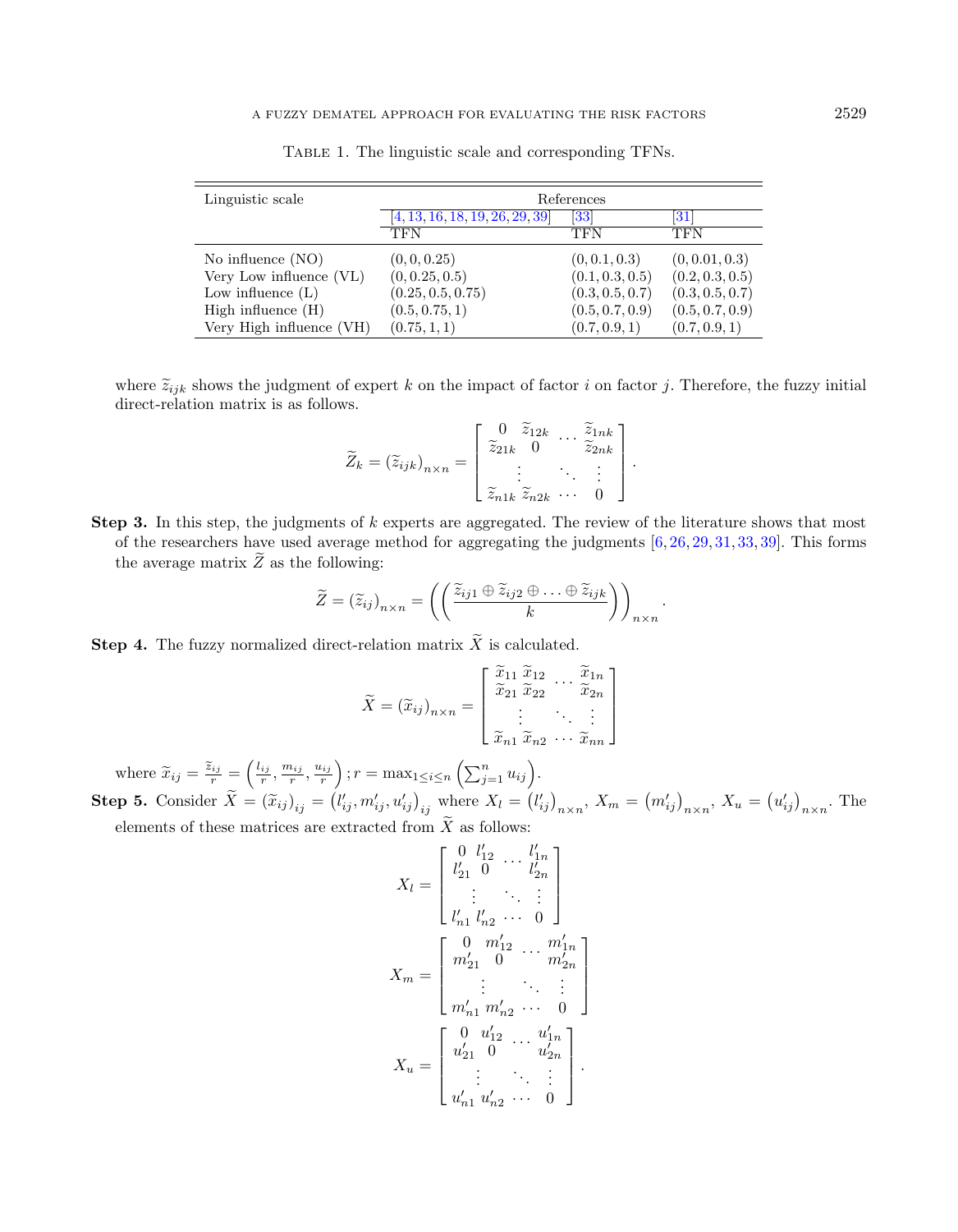**Step 6.** The fuzzy total relation matrix  $\widetilde{T}$  is obtained as follows:

$$
\widetilde{T} = \lim_{k \to \infty} \left( \widetilde{X}^1 + \widetilde{X}^2 + \ldots + \widetilde{X}^k \right)
$$

$$
\widetilde{T} = \begin{bmatrix} \widetilde{t}_{11} & \widetilde{t}_{12} & \cdots & t_{1n} \\ \widetilde{t}_{21} & \widetilde{t}_{22} & \cdots & t_{2n} \\ \vdots & \ddots & \vdots \\ \widetilde{t}_{n1} & \widetilde{t}_{n2} & \cdots & \widetilde{t}_{nn} \end{bmatrix}
$$

$$
\widetilde{t}_{ij} = (l''_{ij}, m''_{ij}, u''_{ij})
$$

where  $\left[l_{ij}''\right] = X_l \times (I - X_l)^{-1}$ ,  $\left[m_{ij}''\right] = X_m \times (I - X_m)^{-1}$ ,  $\left[u_{ij}''\right] = X_u \times (I - X_u)^{-1}$ . Step 7. The non-fuzzy total relation matrix is obtained as follows:

$$
t_{ij} = \frac{(l''_{ij} + 2m''_{ij} + u''_{ij})}{4}
$$

·

**Step 8.** The experts should identify a threshold value ( $\alpha$ ) to filter out some negligible casual relationships. If  $t_{ij} \geq \alpha$ , then element *i* has a significant causal relationship on element *j*.

Step 9. The values of the matrices  $D$  and  $R$ , where  $D$  is the sum of columns and  $R$  is the sum of rows of matrix  $T$ , are obtained (they represents the influence on and the relationships with others):

$$
T = (t_{ij})_{n \times n}, i, j \in \{1, 2, ..., n\}
$$

$$
D = \left(\sum_{j=1}^{n} t_{ij}\right)_{n \times 1} = (t_i)_{n \times 1}
$$

$$
R = \left(\sum_{i=1}^{n} t_{ij}\right)_{1 \times n}^{t} = (t_j)_{n \times 1}.
$$

Some criteria have positive values of  $D-R$  and therefore greatly influence other criteria. These criteria are called dispatchers; others have negative values of  $D-R$  and thus are greatly influenced by other criteria. These are called receivers. The value of  $D+R$  indicates the degree of relationship between each criterion with other criteria. Criteria having greater values of  $D+R$  have stronger relationships with other criteria, while those having smaller values of  $D+R$  have less of a relationship with others.

Step 10. Using values of  $D+R$  and  $D-R$ , make an impact relationship chart that shows the causal relationships of the elements.

## 3.3. ANOVA (ANALYSIS OF VARIANCE)–MANOVA (MULTIVARIATE ANALYSIS OF VARIANCE)

Hypothesis testing for a single variable, such as the t-test and Z-test, are used for testing one or two samples in a univariate case, while in a case with several variables (the multivariate case), Hotelling's test  $(T^2)$  is used. These tests cannot be used for three or more samples. Thus a new technique should be considered for this purpose. Analysis of variance (ANOVA) for one dependent variable and a multivariate analysis of variance (MANOVA) for several dependent variables measured on each sampling unit will be used to test the equality of means for three or more samples. ANOVA can be used in the case of two means (two samples), and the results will be the same as the Z or t tests. Assumptions of ANOVA:

- (1) Normality: the samples must be selected from populations that are normally or approximately normally distributed.
- (2) Independence: the samples must be independent.
- (3) Homogeneity: the variances of the populations must be equal.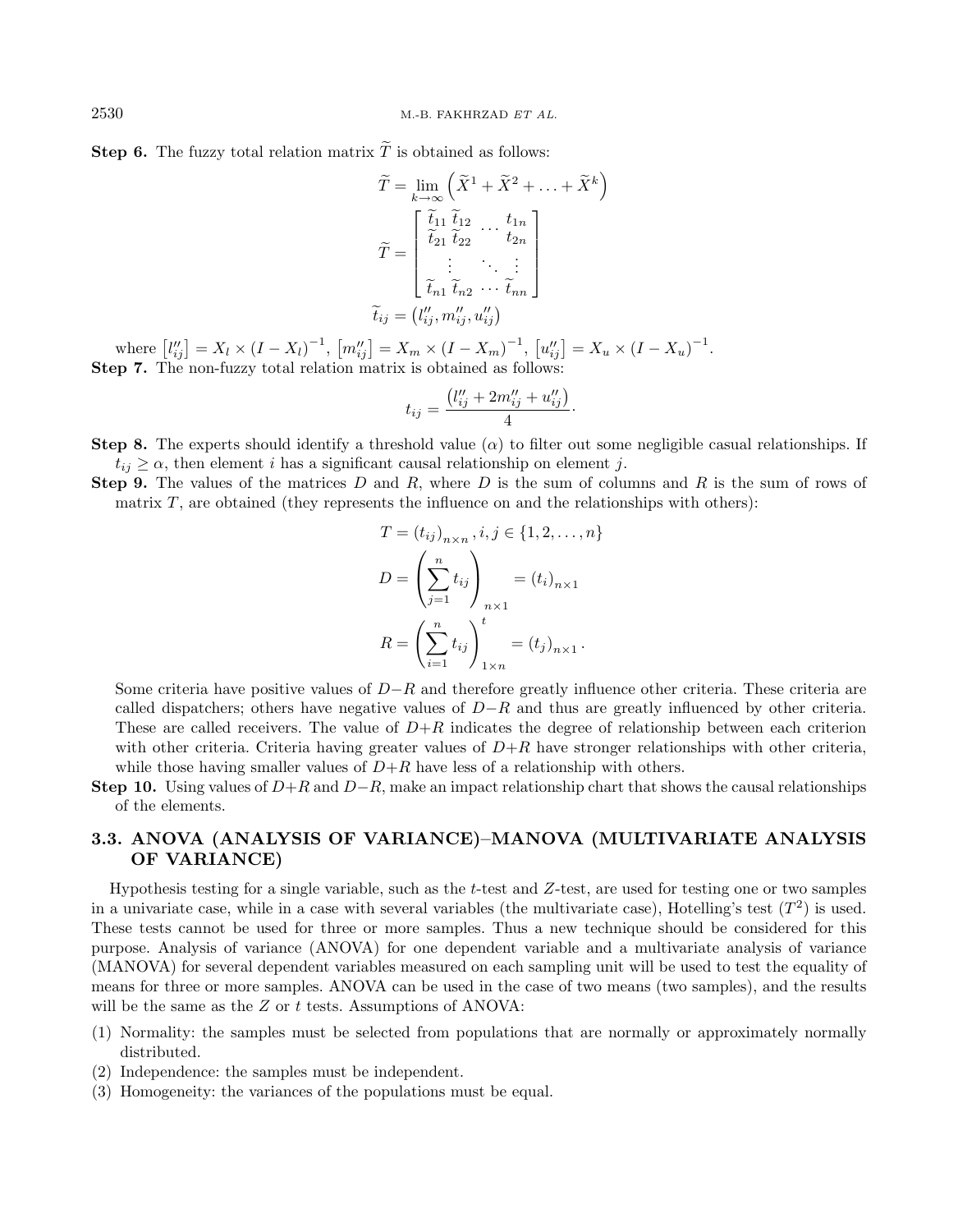#### One-way ANOVA

It considers only one independent variable  $(X)$  (called a factor) at g levels (groups), and the objective is to study the effect of different levels of the factor on a continuous response  $(Y)$ . In a one-way ANOVA, researchers are interested in testing the following hypotheses:

$$
\begin{cases} H_0: \mu_1 = \mu_2 = \ldots = \mu_n \\ H_1: \mu_i \neq \mu_j \text{ for at least one pair } (i,j), i = 1, 2, \ldots, n. \end{cases}
$$

#### Two-way ANOVA

The idea of one-way analysis of variance can be extended to include two independent variables (factors); each variable has at least two levels and one response variable. The technique for analyzing the effect of two independent variables is called a two-way analysis of variance. Suppose there are two factors, factor  $A$  at  $g$  levels and factor  $B$  at  $q$  levels. The researchers are interested in testing the following hypotheses.

Hypothesis about the effect of the first factor (factor  $A$ ):

$$
\begin{cases} H_0: \alpha_1 = \alpha_2 = \ldots = \alpha_g = 0 \\ H_1: \text{at least one } \alpha_i \neq 0, i = 1, 2, \ldots, g. \end{cases}
$$

Hypothesis about the effect of the second factor (factor  $B$ ):

$$
\begin{cases} H_0: \beta_1 = \beta_2 = \ldots = \beta_q = 0 \\ H_1: \text{at least one } \beta_j \neq 0, j = 1, 2, \ldots, q. \end{cases}
$$

Hypothesis about the effect of interaction between the two factors  $A$  and  $B$ :

$$
\begin{cases} H_0 : (\alpha \beta)_{ij} = 0 \\ H_1 : \text{at least one } (\alpha \beta)_{ij} \neq 0. \end{cases}
$$

## MULTIVARIATE ANALYSIS OF VARIANCE (MANOVA)

The idea of a multivariate analysis of variance (MANOVA) is the same as a univariate analysis of variance (ANOVA), because both methods are used to test the equality of means for three or more samples. However, the difference between ANOVA and MANOVA is that ANOVA is used when only one response variable (dependent variable) is measured for each experimental unit, while MANOVA is used when several response variables (dependent variables) are measured for each experimental unit. Assumptions for MANOVA:

- (1) Normality: the samples must be selected from populations that are normally or approximately normally distributed.
- (2) Independence: the samples must be independent.
- (3) Homogeneity: all populations have a common variance-covariance matrix.
- (4) Multivariate normal: each population is multivariate normally distributed.

#### One-way MANOVA

The concept of one-way MANOVA is the same as one-way ANOVA, and the difference between them is the number of response variables (dependent variables). In a multivariate case, there are g populations, and the objective is to compare these populations based on several measurements (dependent variables), i.e., whether the g samples' mean vectors are the same or not. In a one-way MANOVA, the researchers are interested in the following hypothesis (a sample with size of  $n$  is from  $k$ -variate normal populations with equal covariance matrices):

$$
\begin{cases}\nH_0: \mu_1 = \begin{bmatrix} \mu_{11} \\ \mu_{12} \\ \vdots \\ \mu_{1k} \end{bmatrix} = \mu_2 = \begin{bmatrix} \mu_{21} \\ \mu_{22} \\ \vdots \\ \mu_{2k} \end{bmatrix} = \ldots = \mu_g = \begin{bmatrix} \mu_{g1} \\ \mu_{g2} \\ \vdots \\ \mu_{gk} \end{bmatrix} \\
H_1: \text{ at least two } \mu \text{'s are different}\n\end{cases}
$$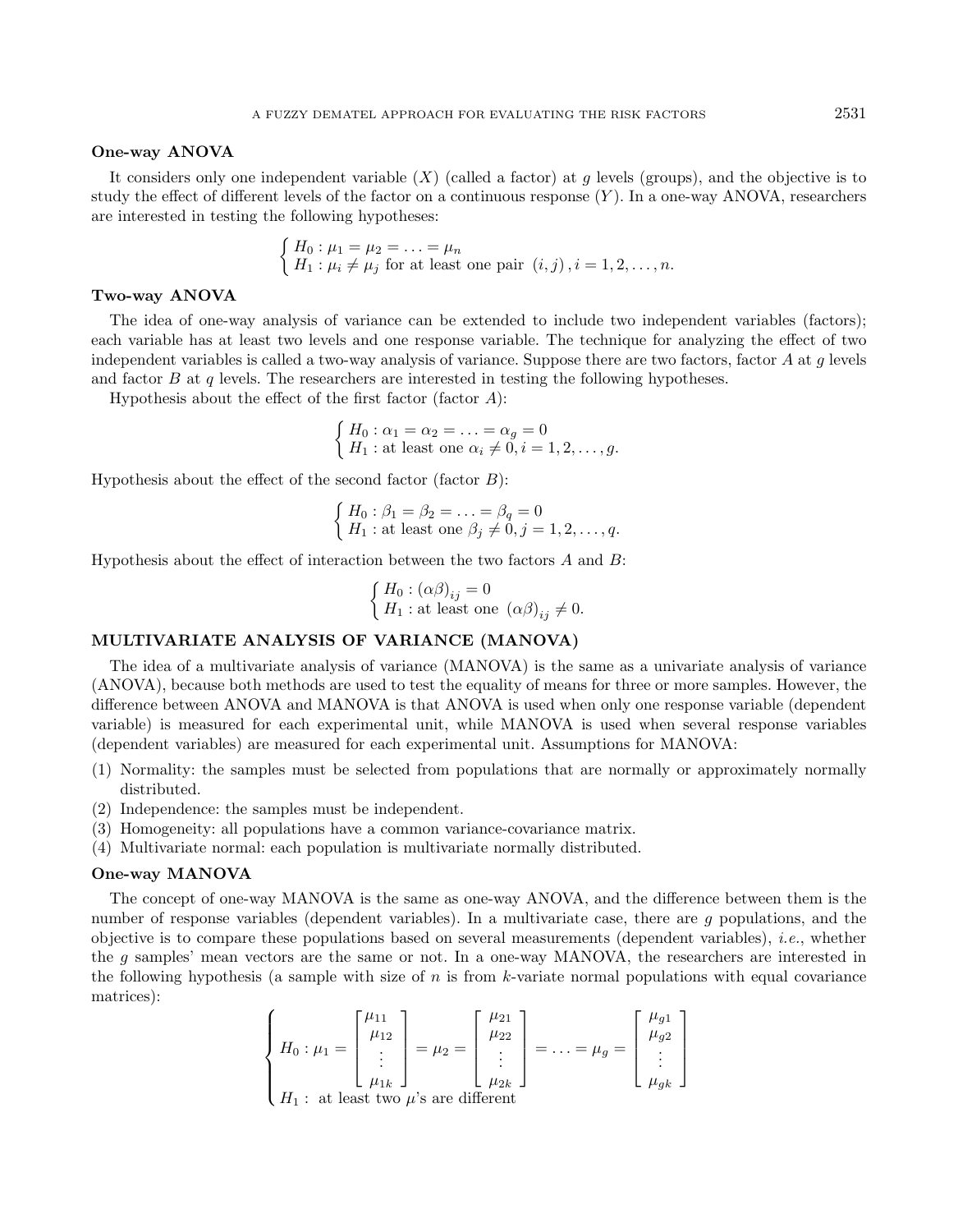where,  $\mu$  is a vector.

If the null hypothesis is not rejected, the q means are equal for each dependent variable, while rejecting the null hypothesis means that at least two means (groups) differ for at least one dependent variable.

#### Two-way MANOVA

Suppose there are two factors: factor A has a levels and factor B has b levels. The objective is to investigate the effect of different levels of each factor on several responses measured on the same experimental unit. In a two-way multivariate analysis of variance (MANOVA), the researchers are interested in three hypotheses – the first two hypotheses are related to the main effect of each factor and the third hypothesis is related to the interaction between the different levels of factor  $A$  and factor  $B$ . The hypotheses for interaction and main effects can be tested by using the Wilk's test.

## 4. Proposed method

As was said in step 3 of Section [3.2,](#page-3-1) in DEMATEL method, the aggregated matrix is obtained by combining the experts' opinions and preferences. In the literature, most of the studies have used arithmetic mean. However, this method is drastically sensitive to outliers. That is, the incorrect judgment of one or a few experts may affect the aggregated matrix of the judgments and increase the computational error. Taking this into account, this paper proposes a method that, among different aggregation methods, can identify the proper one for each case study.

### 4.1. The fuzzy initial direct-relation matrix

The steps 1 and 2 are the same as the general fuzzy DEMATEL explained in Section [3.2.](#page-3-1) So, the fuzzy initial direct-relation matrix is shown as follows:

$$
\widetilde{Z}_k = \left(\widetilde{z}_{ijk}\right)_{n \times n} = \left(\left(l_{ijk}, m_{ijk}, u_{ijk}\right)\right)_{n \times n} = \begin{bmatrix} 0 & \widetilde{z}_{12k} & \cdots & \widetilde{z}_{1nk} \\ \widetilde{z}_{21k} & 0 & \cdots & \widetilde{z}_{2nk} \\ \vdots & \ddots & \vdots \\ \widetilde{z}_{n1k} & \widetilde{z}_{n2k} & \cdots & 0 \end{bmatrix}
$$

where  $\tilde{z}_{ijk}$  represents the judgment of expert k on the impact of factor i on factor j.

## <span id="page-7-0"></span>4.2. Methods for aggregating the experts' judgments of step 3

4.2.1. Conventional method (CM): average of experts' judgments

$$
\widetilde{Z} = (\widetilde{z}_{ij})_{n \times n} = \left( \left( \frac{\widetilde{z}_{ij1} \oplus \widetilde{z}_{ij2} \oplus \ldots \oplus \widetilde{z}_{ijk}}{k} \right) \right)_{n \times n} = (l_{ij}, m_{ij}, u_{ij})_{n \times n}.
$$

4.2.2. The proposed methods for aggregating experts' judgments

The first method (FM): Min  $l_{ijk}$ -Average  $m_{ijk}$ -Max  $u_{ijk}$ 

$$
\widetilde{Z} = (\widetilde{z}_{ij})_{n \times n} = \left( \{ \min(l_{ij1}, l_{ij2}, \ldots, l_{ijk}) \} , \left\{ \left( \frac{\sum m_{ijk}}{k} \right) \right\}, \{ \max(u_{ij1}, u_{ij2}, \ldots, u_{ijk}) \} \right)_{n \times n}.
$$

The second method (SM): Modified averages

$$
\widetilde{Z} = (\widetilde{z}_{ij})_{n \times n} = \left( \left\{ \frac{\sum l_{ijn'} }{k'} \middle| n' \in (\forall l_{ijk} < m_{ij}) \right\}, m_{ij}, \left\{ \frac{\sum u_{ijn''} }{k''} \middle| n'' \in (\forall u_{ijk} > m_{ij}) \right\} \right)_{n \times n}
$$

where  $m_{ij} = \left(\frac{\sum m_{ijk}}{k}\right)$ , k' is the number of experts, so that the values of  $l_{ijk}$  are less than  $m_{ij}$ , and k'' is the number of experts, so that the value of  $u_{ijk}$  is more than  $m_{ij}$ .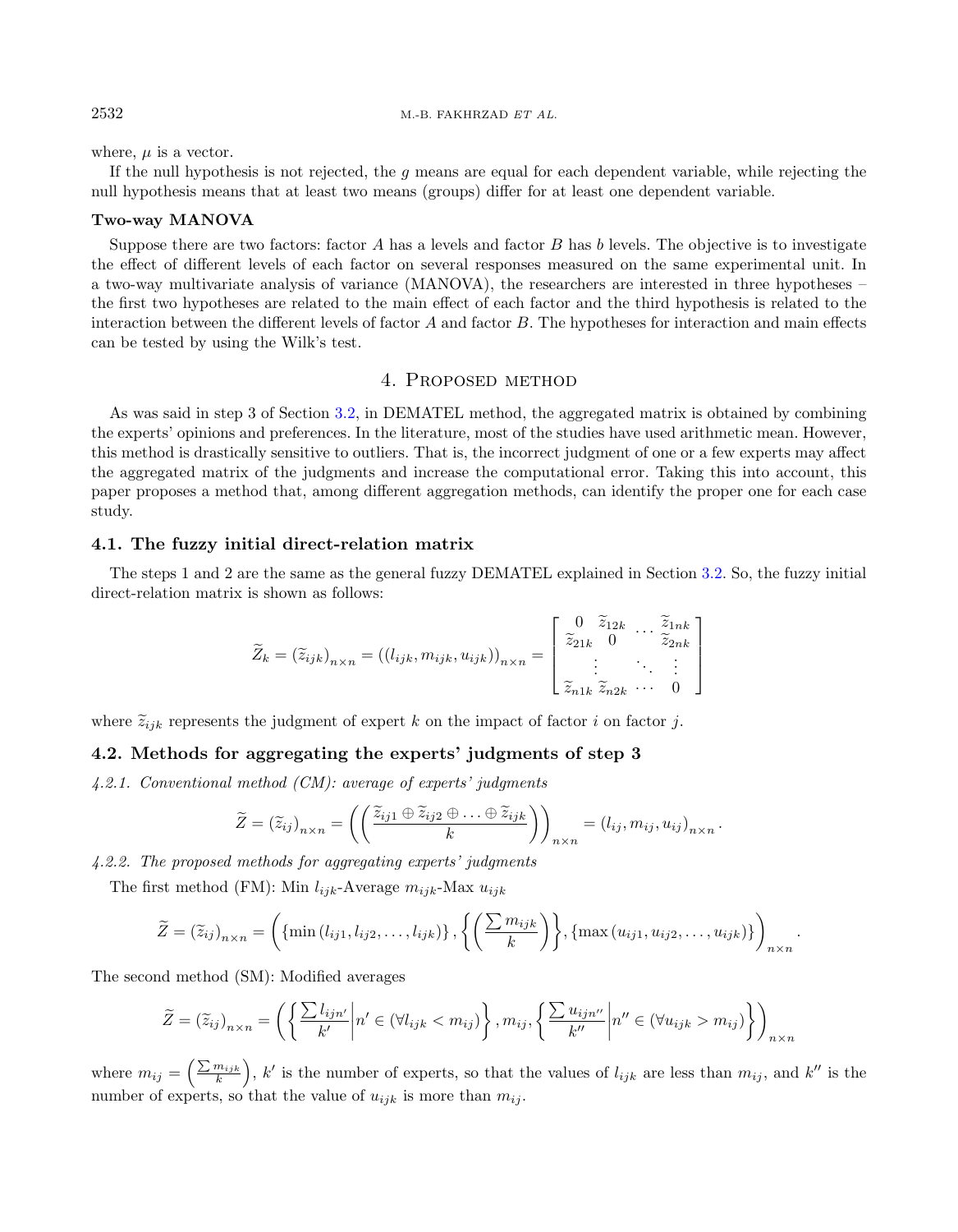<span id="page-8-0"></span>Table 2. The Fuzzy DEMATEL outputs with regard to different methods of aggregating experts' judgments.

| Important factors in<br>supply chain |          | Methods for aggregating experts' judgments |          |              |          |                          |          |          |  |
|--------------------------------------|----------|--------------------------------------------|----------|--------------|----------|--------------------------|----------|----------|--|
|                                      |          | CМ                                         |          | FM           | SМ       |                          |          | TМ       |  |
|                                      | D+R      | $D - R$                                    | D+R      | $D - R$      | $D+R$    | $D - R$                  | $D+R$    | $D - R$  |  |
| F1                                   | $A_{11}$ | $B_{11}$                                   | $A_{12}$ | $B_{12}$     | $A_{13}$ | $B_{13}$                 | $A_{14}$ | $B_{14}$ |  |
| F2                                   | $A_{21}$ | $B_{21}$                                   | $A_{22}$ | $B_{22}$     | $A_{23}$ | $B_{23}$                 | $A_{24}$ | $B_{24}$ |  |
|                                      | ٠        |                                            |          | ٠<br>$\cdot$ | ۰<br>٠   | ۰<br>$\hat{\phantom{a}}$ |          |          |  |
| $_{\rm Fn}$                          | $A_{n1}$ | $B_{n1}$                                   | $A_{n2}$ | $B_{n2}$     | $A_{n3}$ | $B_{n3}$                 | $A_{n4}$ | $B_{n4}$ |  |

The third method (TM): interval confidence

$$
\widetilde{Z} = (\widetilde{z}_{ij})_{n \times n} = (m_{ij} - 3S_{l_{ij}}, m_{ij}, m_{ij} + 3S_{u_{ij}})_{n \times n}
$$

where  $m_{ij} = \left(\frac{\sum m_{ijk}}{k}\right), S_{l_{ij}} = \frac{\sum (l_{ij} - l_{ijk})^2}{k-1}$  $\frac{(x_i - l_{ijk})^2}{k-1}, l_{ij} = \left(\frac{\sum l_{ijk}}{k}\right), S_{u_{ij}} = \frac{\sum (u_{ij} - u_{ijk})^2}{k-1}$  $\frac{(u_{ijk}-u_{ijk})^2}{k-1}$  and  $u_{ij} = \left(\frac{\sum u_{ijk}}{k}\right)$ . Note: if  $m_{ij} - 3S_{l_{ij}} < 0$  then  $m_{ij} - 3S_{l_{ij}} = 0$  and if  $m_{ij} + 3S_{u_{ij}} > 1$  then  $m_{ij} + 3S_{u_{ij}} = 1$ .

## 4.3. The steps 4–10 are the same with the general fuzzy DEMATEL explained in Section [3.2](#page-3-1)

## <span id="page-8-1"></span>4.4. The comparison of the improved fuzzy DEMATEL to different methods of aggregating experts' judgments

Each one of the methods given in Section [4.2](#page-7-0) for integrating experts' opinions have different outputs in terms of  $D+R$  and  $D-R$  values for important factors of a supply chain (Tab. [2\)](#page-8-0). These two values depend on one subject (the method of aggregating experts' opinions). Thus, we use one-way MANOVA to evaluate the aggregation method.

In One-way MANOVA, the hypothesis for Table [2](#page-8-0) is expressed as follows:

$$
\begin{cases}\nH_0: \mu_{\rm CM} = \begin{bmatrix} \mu_{D+R} \\ \mu_{D-R} \end{bmatrix} = \mu_{\rm FM} = \begin{bmatrix} \mu_{D+R} \\ \mu_{D-R} \end{bmatrix} = \mu_{\rm SM} = \begin{bmatrix} \mu_{D+R} \\ \mu_{D-R} \end{bmatrix} = \mu_{\rm TM} = \begin{bmatrix} \mu_{D+R} \\ \mu_{D-R} \end{bmatrix}
$$
\n
$$
H_1: \text{ at least two } \mu\text{'s are different.}
$$

If the null hypothesis is rejected, it means that there is a significant difference between the aggregation methods. In this case, the most appropriate method can be selected using the other tests of one-way MANOVA.

## 5. CASE STUDY

To evaluate the proposed method, a case study is presented here. The training supply chain of Iranian national oil company includes the training centers of the company, different companies, both internal and external, that provide training materials, training units of different oil companies covered by Iranian national oil company as the distributor of the training courses, and all employees of Iranian national oil company as those who receive these trainings. Accordingly, Mahmoudabad oil training center was selected as our case study.

#### 5.1. Mahmoudabad oil training center

It is Located on the coasts of Mazandaran Sea with an area of 26 hectares. It has around 28 000 m<sup>2</sup> of training and dormitory area. The center was established in January 1985 to train the experts required in the oil industry.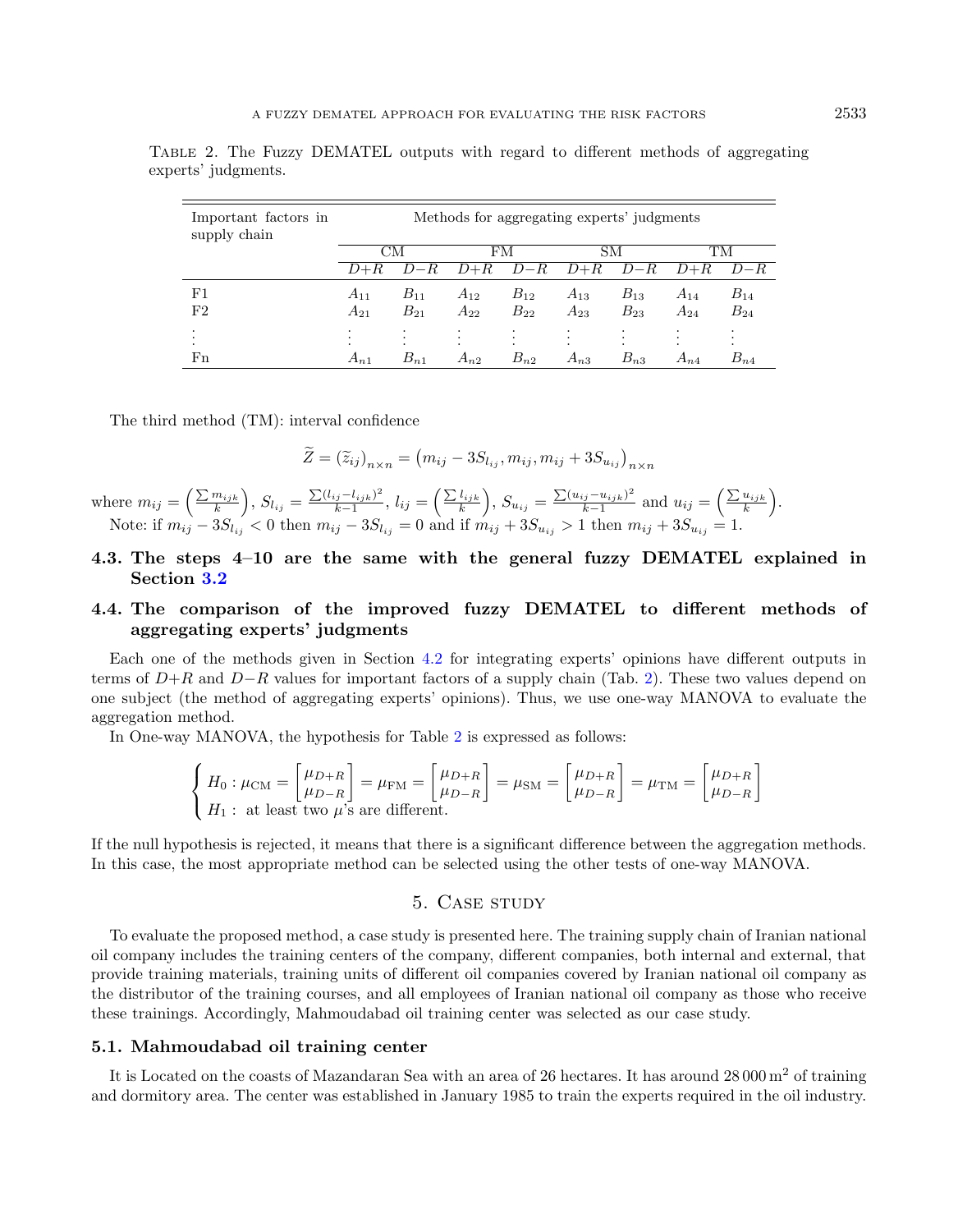The training center had 19 years of academic activity starting in January 1985 in associate degree and bachelor's degree in mechanic, electricity, electronic, gas supply and petro chemistry. Then in Since July 2003 hitherward, the Center joined the Human Resource Development of the National Iranian Oil Co. with a mission to provide the training needed by experts and managers and recruiting in the oil industry.

## 5.1.1. Vision statement

Turning the center to an active leading focal point in training and consultation in oil industry in Iran and in the region and gaining professional recognition at international level is our goal.

## 5.1.2. Mission statement

- The center renders sophisticated training and consultation services adapted to suit the needs of companies affiliated the ministry of oil.
- The center is committed to satisfy and increase the number of its customers and constantly improve its efficiency while maintaining the prevalent values and regulations.

## 5.2. The key factors in Mahmoudabad training center

Based on the conducted studies, customers, processes, and financial factors are so critical for this center that each one has been divided into multiple sub-factors, described in the following.

Customers factors (C):

- Promoting the marketing system (C1).
- Attracting new customers and enhancing the market share (C2).
- Increasing customer satisfaction and making loyal customers (C3).
- Fulfilling the needs of managers and experts and carrying out constant research on training needs analysis and needs creation (C4).
- Concentrating on the services to be provided to individuals and organizations and promoting the cultural level of families (C5).
- Increasing diversity, distinctiveness and outsourcing (C6).
- Increasing productivity and empowerment of the center staffs (C7).

Processes factors (P):

- Promoting infrastructure and tools and improving procedures (P1).
- Improving and upgrading training quality (P2).
- Developing and networking joint scientific cooperation with other reliable domestic and international companies and institutes (P3).
- Cooperating with various section in the oil industry with an aim to improve management and engineering systems and methods (P4).

Financial factors (F):

- Increasing sales and the value added (F1).
- Managing costs by focusing on priorities (F2).

### 5.3. Evaluating of factors with proposed method

To assess how influential these factors are and how they are influenced, a questionnaire was designed and sent for 50 experts of this field. They were asked to express their opinion in linguistic scale as no influence (NO), very low (VL), Low (L), high (H), and very high (VH) influence (Tab. [3\)](#page-10-0). From these, 38 questionnaires were completed and returned.

These linguistic scales are transformed to triangular fuzzy number (TFN) as in Table [4:](#page-10-1)

Accordingly, the fuzzy initial direct-relation matrix for expert 1 is shown in Table [5.](#page-10-2)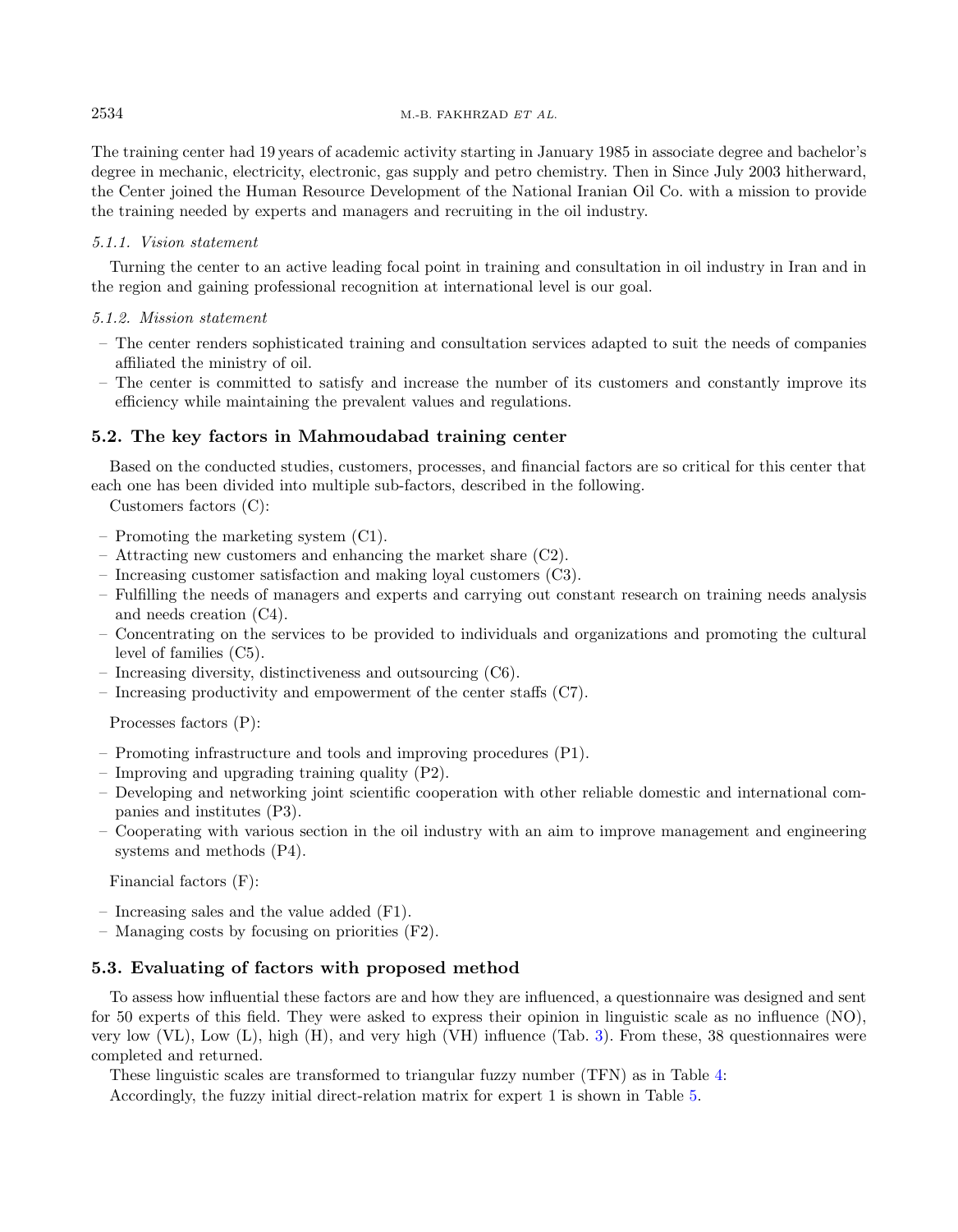| Expert 1       | $_{\rm C1}$ | C2 | C <sub>3</sub> | C4             | C <sub>5</sub> | C <sub>6</sub> | C7       | P1             | P2       | P3       | P4 | $_{\rm F1}$ | $_{\rm F2}$    |
|----------------|-------------|----|----------------|----------------|----------------|----------------|----------|----------------|----------|----------|----|-------------|----------------|
| C1             | $\theta$    | VH | H              | VH             | H              | VH             | H        | L              | L        | VH       | H  | VН          | H              |
| C <sub>2</sub> | Н           | 0  | L              | VH             | H              | VH             | H        | L              | Η        | Н        | VH | VH          | VH             |
| C <sub>3</sub> | L           | VН | $\Omega$       | H              | H              | VL             | L        | H              | L        | L        | H  | VH          | H              |
| C4             | L           | VН | Н              | $\overline{0}$ | L              | VН             | Н        | VH             | VН       | Н        | Н  | VН          | Η              |
| C <sub>5</sub> | H           | H  | L              | L              | $\overline{0}$ | H              | VL       | VL             | NO       | L        | L  | L           | L              |
| C6             | L           | Н  | VL             | Н              | VL             | $\theta$       | L        | L              | Η        | L        | Η  | Н           | L              |
| C7             | VH          | VH | VH             | H              | L              | L              | $\theta$ | VH             | VH       | VH       | H  | H           | H              |
| P1             | L           | VН | VН             | H              | L              | L              | Н        | $\overline{0}$ | VH       | L        | L  | Н           | Η              |
| P <sub>2</sub> | H           | VH | VH             | H              | L              | L              | H        | Н              | $\Omega$ | L        | L  | VH          | H              |
| P3             | H           | H  | VH             | VН             | L              | L              | H        | VH             | VH       | $\theta$ | H  | H           | L              |
| P <sub>4</sub> | Н           | Η  | H              | VH             | L              | L              | Η        | VH             | VН       | L        | 0  | Η           | L              |
| F1             | VL          | L  | L              | L              | H              | L              | H        | H              | H        | H        | H  | $\Omega$    | H              |
| F2             | VL          | L  | L              | L              | Η              | L              | Н        | Н              | Н        | Н        | L  | Н           | $\overline{0}$ |

<span id="page-10-1"></span><span id="page-10-0"></span>Table 3. The judgments in linguistic scale for expert 1.

Table 4. The relationship between linguistic scales and fuzzy numbers.

<span id="page-10-2"></span>

| Linguistic scale                                 | Triangular Fuzzy Number (TFN)  |
|--------------------------------------------------|--------------------------------|
| No influence $(NO)$<br>Very Low influence $(VL)$ | (0, 0, 0.25)<br>(0, 0.25, 0.5) |
| Low influence $(L)$                              | (0.25, 0.5, 0.75)              |
| High influence $(H)$                             | (0.5, 0.75, 1)                 |
| Very High influence (VH)                         | (0.75, 1, 1)                   |

Table 5. The fuzzy initial direct-relation matrix for expert 1.

| Expert 1 C1    |                   | C2                | C3                | C4                | C5                | C6                | C7                |
|----------------|-------------------|-------------------|-------------------|-------------------|-------------------|-------------------|-------------------|
| C1             | (0, 0, 0)         | (0.75, 1, 1)      | (0.5, 0.75, 1)    | (0.75, 1, 1)      | (0.5, 0.75, 1)    | (0.75, 1, 1)      | (0.5, 0.75, 1)    |
| C2             | (0.5, 0.75, 1)    | (0, 0, 0)         | (0.25, 0.5, 0.75) | (0.75, 1, 1)      | (0.5, 0.75, 1)    | (0.75, 1, 1)      | (0.5, 0.75, 1)    |
| C <sub>3</sub> | (0.25, 0.5, 0.75) | (0.75, 1, 1)      | (0, 0, 0)         | (0.5, 0.75, 1)    | (0.5, 0.75, 1)    | (0, 0.25, 0.5)    | (0.25, 0.5, 0.75) |
| C4             | (0.25, 0.5, 0.75) | (0.75, 1, 1)      | (0.5, 0.75, 1)    | (0, 0, 0)         | (0.25, 0.5, 0.75) | (0.75, 1, 1)      | (0.5, 0.75, 1)    |
| C5             | (0.5, 0.75, 1)    | (0.5, 0.75, 1)    | (0.25, 0.5, 0.75) | (0.25, 0.5, 0.75) | (0, 0, 0)         | (0.5, 0.75, 1)    | (0, 0.25, 0.5)    |
| C6             | (0.25, 0.5, 0.75) | (0.5, 0.75, 1)    | (0, 0.25, 0.5)    | (0.5, 0.75, 1)    | (0, 0.25, 0.5)    | (0, 0, 0)         | (0.25, 0.5, 0.75) |
| C7             | (0.75, 1, 1)      | (0.75, 1, 1)      | (0.75, 1, 1)      | (0.5, 0.75, 1)    | (0.25, 0.5, 0.75) | (0.25, 0.5, 0.75) | (0, 0, 0)         |
| P <sub>1</sub> | (0.25, 0.5, 0.75) | (0.75, 1, 1)      | (0.75, 1, 1)      | (0.5, 0.75, 1)    | (0.25, 0.5, 0.75) | (0.25, 0.5, 0.75) | (0.5, 0.75, 1)    |
| P <sub>2</sub> | (0.5, 0.75, 1)    | (0.75, 1, 1)      | (0.75, 1, 1)      | (0.5, 0.75, 1)    | (0.25, 0.5, 0.75) | (0.25, 0.5, 0.75) | (0.5, 0.75, 1)    |
| P3             | (0.5, 0.75, 1)    | (0.5, 0.75, 1)    | (0.75, 1, 1)      | (0.75, 1, 1)      | (0.25, 0.5, 0.75) | (0.25, 0.5, 0.75) | (0.5, 0.75, 1)    |
| P <sub>4</sub> | (0.5, 0.75, 1)    | (0.5, 0.75, 1)    | (0.5, 0.75, 1)    | (0.75, 1, 1)      | (0.25, 0.5, 0.75) | (0.25, 0.5, 0.75) | (0.5, 0.75, 1)    |
| $_{\rm F1}$    | (0, 0.25, 0.5)    | (0.25, 0.5, 0.75) | (0.25, 0.5, 0.75) | (0.25, 0.5, 0.75) | (0.5, 0.75, 1)    | (0.25, 0.5, 0.75) | (0.5, 0.75, 1)    |
| $_{\rm F2}$    | (0, 0.25, 0.5)    | (0.25, 0.5, 0.75) | (0.25, 0.5, 0.75) | (0.25, 0.5, 0.75) | (0.5, 0.75, 1)    | (0.25, 0.5, 0.75) | (0.5, 0.75, 1)    |

The fuzzy initial direct-relation matrix was calculated for all of the experts. For aggregating the experts' opinions, the conventional method (CM) and the proposed methods of this research have been used  $(Tabs. 6-9).$  $(Tabs. 6-9).$  $(Tabs. 6-9).$ 

The remaining of the calculations were done using fuzzy DEMATEL. The remarkable note for the case study is that in the proposed FM method  $(I - X_u)^{-1}$  is undefined, and consequently,  $[u''_{ij}] = X_u \times (I - X_u)^{-1}$  is not defined. Therefore, this method cannot be used in the case study. The values for  $D+R$  and  $D-R$  for each one Tables [6,](#page-11-0) [8,](#page-13-1) and [9](#page-13-0) are reported in Table [10.](#page-14-0)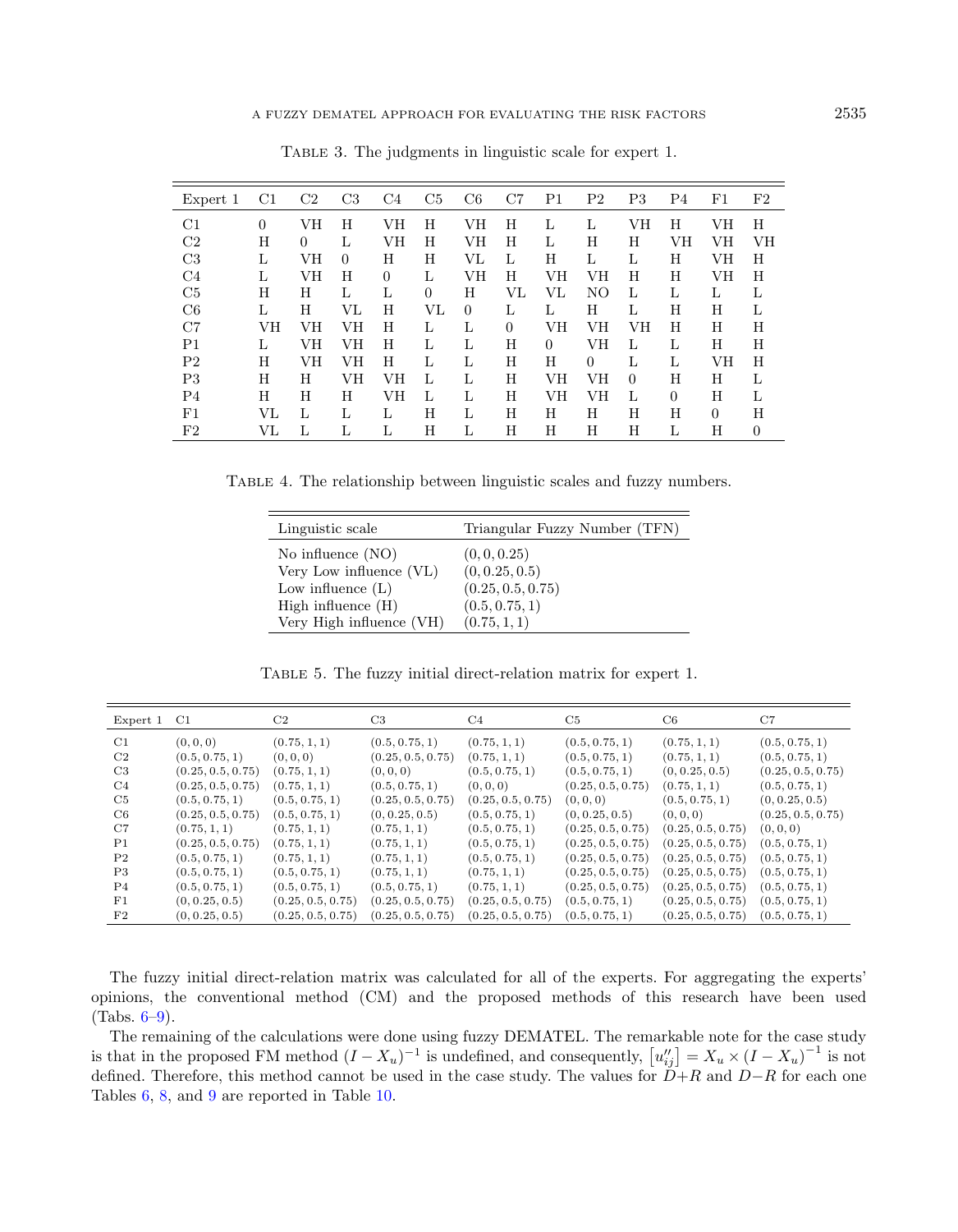<span id="page-11-0"></span>

| P1                | P <sub>2</sub>    | P <sub>3</sub>    | P4                | $_{\rm F1}$       | F2                |
|-------------------|-------------------|-------------------|-------------------|-------------------|-------------------|
| (0.25, 0.5, 0.75) | (0.25, 0.5, 0.75) | (0.75, 1, 1)      | (0.5, 0.75, 1)    | (0.75, 1, 1)      | (0.5, 0.75, 1)    |
| (0.25, 0.5, 0.75) | (0.5, 0.75, 1)    | (0.5, 0.75, 1)    | (0.75, 1, 1)      | (0.75, 1, 1)      | (0.75, 1, 1)      |
| (0.5, 0.75, 1)    | (0.25, 0.5, 0.75) | (0.25, 0.5, 0.75) | (0.5, 0.75, 1)    | (0.75, 1, 1)      | (0.5, 0.75, 1)    |
| (0.75, 1, 1)      | (0.75, 1, 1)      | (0.5, 0.75, 1)    | (0.5, 0.75, 1)    | (0.75, 1, 1)      | (0.5, 0.75, 1)    |
| (0, 0.25, 0.5)    | (0, 0, 0.25)      | (0.25, 0.5, 0.75) | (0.25, 0.5, 0.75) | (0.25, 0.5, 0.75) | (0.25, 0.5, 0.75) |
| (0.25, 0.5, 0.75) | (0.5, 0.75, 1)    | (0.25, 0.5, 0.75) | (0.5, 0.75, 1)    | (0.5, 0.75, 1)    | (0.25, 0.5, 0.75) |
| (0.75, 1, 1)      | (0.75, 1, 1)      | (0.75, 1, 1)      | (0.5, 0.75, 1)    | (0.5, 0.75, 1)    | (0.5, 0.75, 1)    |
| (0,0,0)           | (0.75, 1, 1)      | (0.25, 0.5, 0.75) | (0.25, 0.5, 0.75) | (0.5, 0.75, 1)    | (0.5, 0.75, 1)    |
| (0.5, 0.75, 1)    | (0,0,0)           | (0.25, 0.5, 0.75) | (0.25, 0.5, 0.75) | (0.75, 1, 1)      | (0.5, 0.75, 1)    |
| (0.75, 1, 1)      | (0.75, 1, 1)      | (0,0,0)           | (0.5, 0.75, 1)    | (0.5, 0.75, 1)    | (0.25, 0.5, 0.75) |
| (0.75, 1, 1)      | (0.75, 1, 1)      | (0.25, 0.5, 0.75) | (0,0,0)           | (0.5, 0.75, 1)    | (0.25, 0.5, 0.75) |
| (0.5, 0.75, 1)    | (0.5, 0.75, 1)    | (0.5, 0.75, 1)    | (0.5, 0.75, 1)    | (0, 0, 0)         | (0.5, 0.75, 1)    |
| (0.5,0.75,1)      | (0.5,0.75,1)      | (0.5, 0.75, 1)    | (0.25, 0.5, 0.75) | (0.5, 0.75, 1)    | (0,0,0)           |

TABLE 5. continued.

Table 6. The aggregation of the experts' judgments with the conventional CM manner in fuzzy DEMATEL.

|    | C1                        | C2                 | C <sub>3</sub>     | C4                 | C5                 | C6                 | C7                 |
|----|---------------------------|--------------------|--------------------|--------------------|--------------------|--------------------|--------------------|
|    | C1 (0,0,0)                | (0.63, 0.88, 1)    | (0.35, 0.5, 0.73)  | (0.38, 0.63, 0.85) | (0.35, 0.58, 0.83) | (0.45, 0.7, 0.9)   | (0.23, 0.43, 0.68) |
|    | $C2$ $(045, 0.65, 0.88)$  | (0,0,0)            | (0.2, 033, 0.58)   | (0.4, 0.58, 0.73)  | (0.38, 0.58, 0.8)  | (0.4, 0.63, 0.83)  | (0.35, 0.55, 0.78) |
|    | $C3$ $(0.43, 0.68, 0.9)$  | (0.65, 0.9, 1)     | (0,0,0)            | (0.43, 0.68, 0.88) | (0.3, 0.55, 0.78)  | (0.25, 0.48, 0.73) | (0.33, 0.55, 0.8)  |
| C4 | (0.58, 0.83, 0.95)        | (0.63, 0.83, 1)    | (0.58, 0.78, 0.98) | (0,0,0)            | (0.43, 068, 0.88)  | (0.45, 0.68, 0.88) | (0.48, 0.73, 0.9)  |
| C5 | (0.35, 0.55, 0.78)        | (0.5, 0.75, 0.95)  | (0.48, 0.73, 0.95) | (0.43, 0.68, 0.9)  | (0,0,0)            | (0.28, 0.45, 0.7)  | (0.43, 0.65, 0.85) |
| C6 | (0.38, 0.63, 0.85)        | (0.58, 0.83, 1)    | (0.35, 0.58, 0.8)  | (0.38, 0.58, 0.8)  | (0.25, 0.43, 0.68) | (0,0,0)            | (0.33, 0.55, 0.8)  |
|    | $C7$ $(0.5, 0.73, 0.9)$   | (0.63, 0.88, 0.98) | (0.6, 0.85, 0.98)  | (0.55, 0.8, 0.98)  | (0.38, 0.63, 0.83) | (0.3, 0.55, 0.78)  | (0, 0, 0)          |
|    | P1 (0.45, 0.68, 0.9)      | (0.6, 0.85, 1)     | (0.68, 0.93, 1)    | (0.45, 0.68, 0.9)  | (0.28, 0.45, 0.7)  | (0.38, 0.6, 0.83)  | (0.48, 0.7, 0.9)   |
|    | P2 (0.48, 0.73, 0.95)     | (0.68, 0.93, 1)    | (0.6, 0.85, 1)     | (0.53, 0.78, 0.98) | (0.43, 0.68, 0.9)  | (0.45, 0.7, 0.9)   | (0.5, 0.75, 0.98)  |
|    | P3(0.55, 0.8, 1)          | (0.6, 0.85, 1)     | (0.5, 0.75, 0.9)   | (0.5, 0.73, 0.88)  | (0.33, 0.53, 0.75) | (0.48, 0.73, 0.95) | (0.48, 0.7, 0.88)  |
| P4 | (0.48, 0.73, .098)        | (0.63, 0.86, 1)    | (0.55, 0.8, 1)     | (0.53, 0.78, 0.95) | (0.4, 0.65, 0.88)  | (0.5, 0.75, 0.95)  | (0.48, 0.7, 0.9)   |
| F1 | (0.5, 0.73, 0.88)         | (0.45, 0.68, 0.85) | (0.5, 0.73, 0.88)  | (0.38, 0.5, 0.75)  | (0.43, 0.65, 0.88) | (0.4, 0.63, 0.83)  | (0.45, 0.65, 0.83) |
|    | $F2$ $(0.35, 0.58, 0.78)$ | (0.3, 0.53, 0.78)  | (0.3, 0.5, 0.75)   | (0.3, 0.48, 0.73)  | (0.33, 0.5, 0.75)  | (0.28, 0.5, 0.75)  | (0.33, 0.53, 0.75) |

TABLE 6. continued.

|                 | P1                       | P <sub>2</sub>     | P <sub>3</sub>     | P4                 | $_{\rm F1}$        | F2                 |
|-----------------|--------------------------|--------------------|--------------------|--------------------|--------------------|--------------------|
|                 | $C1$ $(0.3, 0.53, 0.78)$ | (0.28, 0.5, 0.75)  | (0.53, 0.78, 0.95) | (0.43, 0.65, 0.9)  | (0.6, 0.85, 0.98)  | (0.33, 0.58, 0.83) |
| $\mathrm{C}2^-$ | (0.35, 0.55, 0.78)       | (0.48, 0.73, 0.98) | (0.53, 0.78, 0.95) | (0.55, 0.8, 0.95)  | (0.68, 0.93, 1)    | (0.5, 0.73, 0.88)  |
| C3              | (0.38, 0.63, 0.85)       | (0.45, 0.7, 0.9)   | (0.38, 0.6, 0.83)  | (0.38, 0.58, 0.83) | (0.58, 0.83, 1)    | (0.4, 0.63, 0.88)  |
|                 | $C4$ $(0.5, 0.75, 0.93)$ | (0.53, 0.78, 0.95) | (0.45, 0.7, 0.93)  | (0.5, 0.75, 0.95)  | (0.6, 0.85, 1)     | (0.5, 0.75, 0.95)  |
| C5              | (0.33, 0.55, 0.8)        | (0.48, 0.7, 0.9)   | (0.4, 0.65, 0.9)   | (0.45, 0.7, 0.9)   | (0.55, 0.8, 0.95)  | (0.38, 0.6, 0.85)  |
|                 | $C6$ $(0.33, 0.55, 0.8)$ | (0.4, 0.65, 0.9)   | (0.38, 0.6, 0.83)  | (0.4, 0.63, 0.83)  | (0.48, 0.73, 0.95) | (0.35, 0.58, 0.8)  |
| C7              | (0.48, 0.7, 0.9)         | (0.58, 0.83, 0.98) | (0.5, 0.75, 0.93)  | (0.43, 0.68, 0.9)  | (0.55, 0.8, 0.98)  | (0.43, 0.68, 0.93) |
|                 | P1 (0,0,0)               | (0.63, 0.88, 1)    | (0.5, 0.73, 0.9)   | (0.53, 0.78, 0.98) | (0.55, 0.8, 0.98)  | (0.48, 0.73, 0.95) |
| $\mathrm{P}2$   | (0.5, 0.75, 0.98)        | (0,0,0)            | (0.43, 0.65, 0.88) | (0.58, 0.83, 0.98) | (0.55, 0.8, 0.98)  | (0.48, 0.73, 0.95) |
| P3              | (0.53, 0.78, 0.93)       | (0.6, 0.85, 1)     | (0,0,0)            | (0.55, 0.8, 0.98)  | (0.5, 0.75, 0.95)  | (0.38, 0.6, 0.83)  |
| P4              | (0.55, 0.8, 0.93)        | (0.63, 0.88, 0.98) | (0.5, 0.75, 0.95)  | (0, 0, 0)          | (0.5, 0.73, 0.83)  | (0.4, 0.65, 0.88)  |
| F1              | (0.5, 0.73, 0.93)        | (0.53, 0.75, 0.9)  | (0.5, 0.73, 0.88)  | (0.4, 0.63, 0.85)  | (0,0,0)            | (0.45, 0.68, 0.83) |
| $_{\rm F2}$     | (0.33, 0.48, 0.7)        | (0.38, 0.63, 0.88) | (0.25, 0.45, 0.7)  | (0.25, 0.48, 0.73) | (0.38, 0.58, 0.8)  | (0,0,0)            |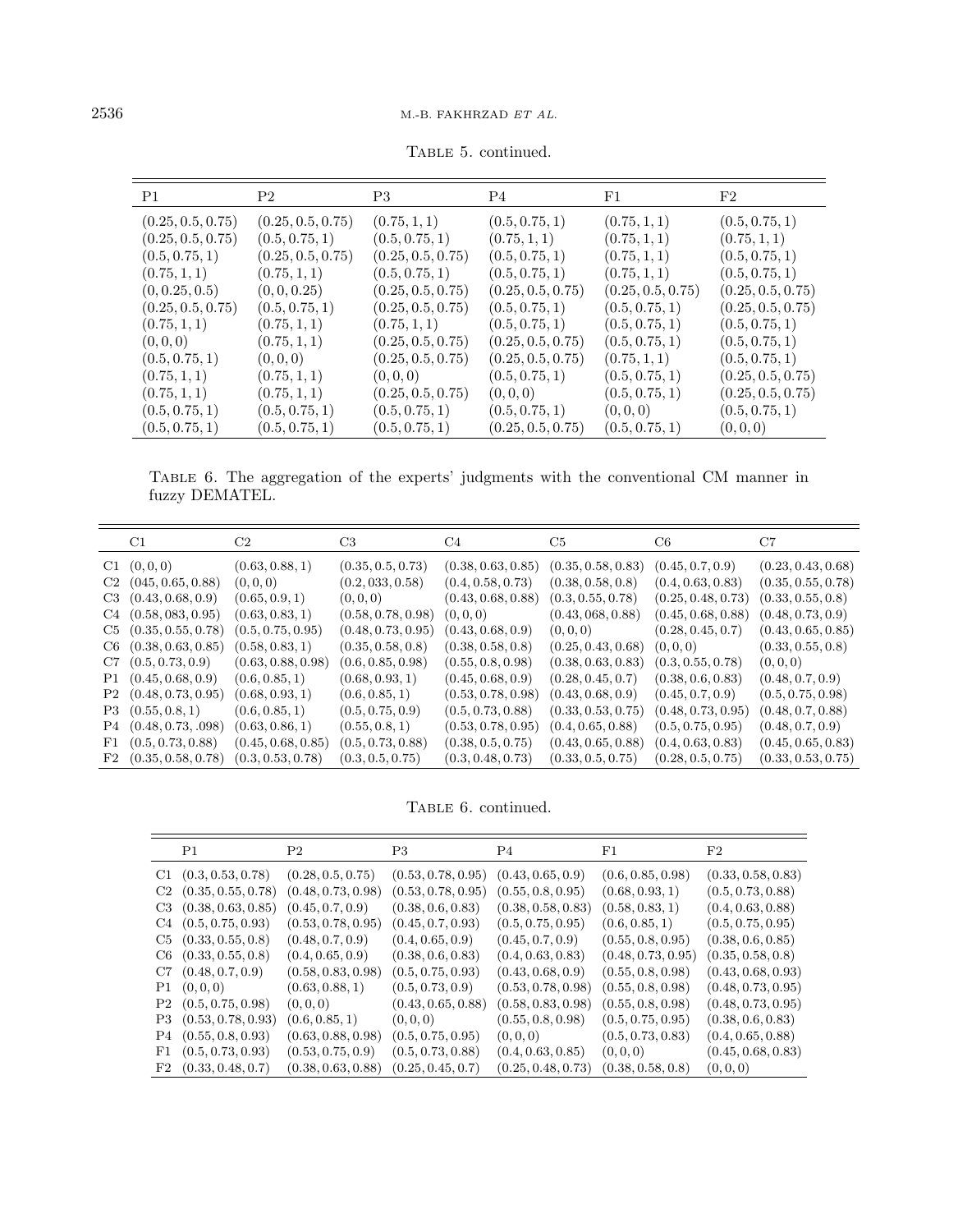Table 7. The aggregation of the experts' judgments with the proposed FM manner in fuzzy DEMATEL.

|    | C1                     | C2              | C <sub>3</sub>  | C4              | C5              | C <sub>6</sub>  | C7              |
|----|------------------------|-----------------|-----------------|-----------------|-----------------|-----------------|-----------------|
|    | C1 (0,0,0)             | (0.5, 0.88, 1)  | (0, 0.5, 1)     | (0, 0.63, 1)    | (0, .58, 1)     | (0.25, 0.7, 1)  | (0, 0.43, 1)    |
|    | $C2$ $(0, 0.65, 1)$    | (0,0,0)         | (0, 33, 1)      | (0, 0.58, 1)    | (0, 0.58, 1)    | (0, 0.63, 1)    | (0, 0.55, 1)    |
| C3 | (0.25, 0.68, 1)        | (0.5, 0.9, 1)   | (0,0,0)         | (0.25, 0.68, 1) | (0, 0.55, 1)    | (0, 0.48, 1)    | (0, 0.55, 1)    |
|    | $C4$ $(0.25, 0.83, 1)$ | (0.5, 0.88, 1)  | (0.25, 0.78, 1) | (0,0,0)         | (0, 0.68, 1)    | (0, 0.68, 1)    | (0, 0.73, 1)    |
|    | $C5$ $(0, 0.55, 1)$    | (0, 0.75, 1)    | (0.25, 0.73, 1) | (0, 0.68, 1)    | (0,0,0)         | (0, 0.45, 1)    | (0, 0.65, 1)    |
|    | $C6$ $(0, 0.63, 1)$    | (0.5, 0.83, 1)  | (0, 0.58, 1)    | (0, 0.58, 1)    | (0, 0.43, 1)    | (0,0,0)         | (0, 0.55, 1)    |
|    | $C7$ $(0, 0.73, 1)$    | (0.25, 0.88, 1) | (0.25, 0.85, 1) | (0.25, 0.8, 1)  | (0, 0.63, 1)    | (0, 0.55, 1)    | (0,0,0)         |
| P1 | (0, 0.68, 1)           | (0.5, 0.85, 1)  | (0.5, 0.93, 1)  | (0, 0.68, 1)    | (0, 0.45, 1)    | (0, 0.6, 1)     | (0, 0.7, 1)     |
| P2 | (0.25, 0.73, 1)        | (0.5, 0.93, 1)  | (0.5, 0.85, 1)  | (0.25, 0.78, 1) | (0.25, 0.68, 1) | (0.25, 0.7, 1)  | (0.25, 0.75, 1) |
| P3 | (0.5, 0.8, 1)          | (0.5, 0.85, 1)  | (0, 0.75, 1)    | (0, 0.73, 1)    | (0, 0.53, 1)    | (0.25, 0.73, 1) | (0, 0.7, 1)     |
| P4 | (0.25, 0.73, 1)        | (0.5, 0.88, 1)  | (0.5, 0.8, 1)   | (0.25, 0.78, 1) | (0.25, 0.65, 1) | (0.25, 0.75, 1) | (0, 0.7, 1)     |
| F1 | (0, 0.73, 1)           | (0, 0.68, 1)    | (0, 0.73, 1)    | (0, 0.55, 1)    | (0, 0.65, 1)    | (0, 0.63, 1)    | (0, 0.65, 1)    |
|    | F2 (0, 0.85, 1)        | (0, 0.53, 1)    | (0, 0.5, 1)     | (0, 0.48, 1)    | (0, 0.5, 1)     | (0, 0.5, 1)     | (0, 0.53, 1)    |

Table 7. continued.

|                | P1              | P <sub>2</sub>  | P <sub>3</sub>  | P4              | F1              | F2              |
|----------------|-----------------|-----------------|-----------------|-----------------|-----------------|-----------------|
| C1             | (0, 0.53, 1)    | (0, 0.5, 1)     | (0, 0.78, 1)    | (0, 0.65, 1)    | (0.25, 0.85, 1) | (0, 0.58, 1)    |
| C2             | (0, 0.58, 1)    | (0.25, 0.73, 1) | (0.25, 0.78, 1) | (0.25, 0.8, 1)  | (0.5, 0.93, 1)  | (0, 0.73, 1)    |
| C <sub>3</sub> | (0, 0.63, 1)    | (0, 0.7, 1)     | (0, 0.6, 1)     | (0, 0.58, 1)    | (0.5, 0.83, 1)  | (0, 0.63, 1)    |
| C4             | (0.25, 0.75, 1) | (0.25, 0.78, 1) | (0.25, 0.7, 1)  | (0.25, 0.75, 1) | (0.5, 0.85, 1)  | (0, 0.75, 1)    |
| C5             | (0, 0.55, 1)    | (0, 0.7, 1)     | (0, 0.65, 1)    | (0, 0.7, 1)     | (0.25, 0.8, 1)  | (0, 0.6, 1)     |
| C6             | (0, 0.55, 1)    | (0, 0.65, 1)    | (0, 0.6, 1)     | (0, 0.63, 1)    | (0.25, 0.73, 1) | (0, 0.58, 1)    |
| C7             | (0, 0.7, 1)     | (0.25, 0.83, 1) | (0, 0.75, 1)    | (0, 0.68, 1)    | (0.25, 0.8, 1)  | (0.25, 0.86, 1) |
| P1             | (0,0,0)         | (0.5, 0.88, 1)  | (0, 0.73, 1)    | (0.5, 0.78, 1)  | (0.25, 0.8, 1)  | (0.25, 0.73, 1) |
| P <sub>2</sub> | (0.25, 0.75, 1) | (0, 0, 0)       | (0, 0.65, 1)    | (0.25, 0.83, 1) | (0.25, 0.8, 1)  | (0.25, 0.73, 1) |
| P3             | (0, 0.78, 1)    | (0.5, 0.85, 1)  | (0,0,0)         | (0.25, 0.8, 1)  | (0.25, 0.75, 1) | (0, 0.6, 1)     |
| P4             | (0, 0.8, 1)     | (0.25, 0.88, 1) | (0.25, 0.75, 1) | (0,0,0)         | (0, 0.73, 1)    | (0, 0.65, 1)    |
| $_{\rm F1}$    | (0, 0.73, 1)    | (0, 0.75, 1)    | (0, 0.73, 1)    | (0, 0.63, 1)    | (0,0,0)         | (0, 0.68, 1)    |
| $_{\rm F2}$    | (0, 0.48, 1)    | (0, 0.63, 1)    | (0, 0.45, 1)    | (0, 0.48, 1)    | (0, 0.58, 1)    | (0, 0, 0)       |

Based on Section [4.4](#page-8-1) of the proposed method, to identify the better method for integrating the experts' opinions in fuzzy DEMATEL method, one-way MANOVA has been used. For this, the data of Table [10](#page-14-0) was loaded into SPSS software. The results have been shown in Tables [11–](#page-15-0)[13.](#page-16-18)

According to Table [11,](#page-15-0) the hypothesis  $H_0$  is rejected and  $H_1$  is accepted, *i.e.*, the different methods of integrating opinions have significant difference. Table [12](#page-15-1) indicates that the dependent variable  $D+R$  has caused this deference. Table [13](#page-16-18) shows that TM method is a better method for integrating the experts' opinions in this case study.

## 6. Conclusion

Making a suitable decision on critical factors of a supply chain is special interest for specialists. A nonproper evaluation of supply chain factors can incur huge cost to supply chain members. These factors have interactions with each other, and calculating the sum of influence given to and received by each factor can be a suitable measure for the evaluation and ranking of those critical factors. There are different methods for evaluating and ranking of the factors. In fuzzy DEMATEL approach, linguistic opinions and preferences are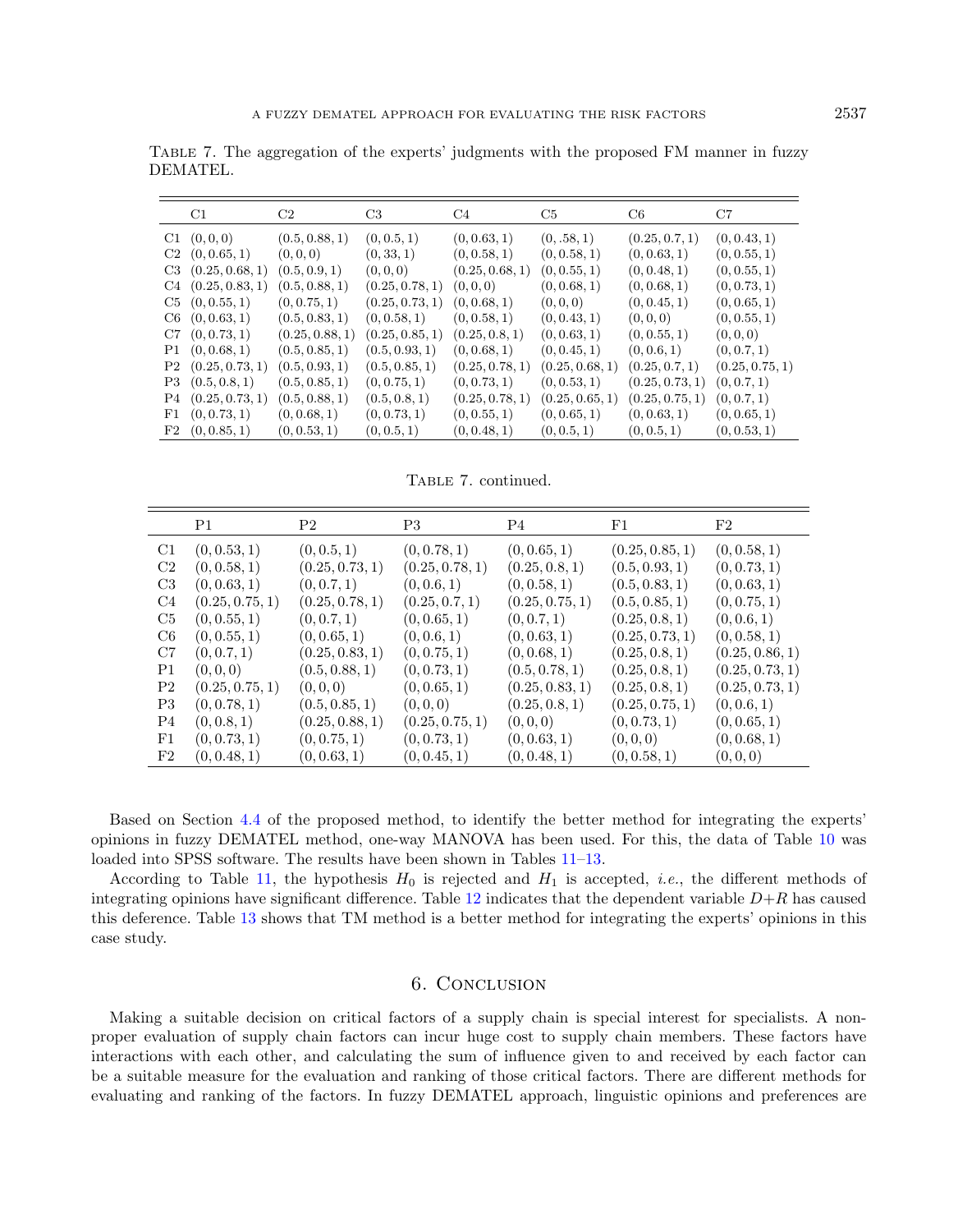|             | C1.                       | C2                 | C <sub>3</sub>     | C4                 | C5                                                           | C6                 | C7                 |
|-------------|---------------------------|--------------------|--------------------|--------------------|--------------------------------------------------------------|--------------------|--------------------|
|             | C1 (0,0,0)                | (0.68, 0.88, 1)    | (0.05, 0.5, 0.96)  |                    | $(0.33, 0.63, 0.89)$ $(0.35, 0.58, 0.89)$ $(0.38, 0.7, 0.9)$ |                    | (0.16, 0.43, 0.78) |
|             | $C2$ $(0.36, 0.65, 0.92)$ | (0, 0, 0)          | (0.07, 0.33, 0.9)  | (0.17, 0.58, 0.93) | (0.33, 0.58, 0.94)                                           | (0.31, 0.63, 1)    | (0.31, 0.55, 0.96) |
|             | $C3$ $(0.39, 0.68, 0.9)$  | (0.65, 0.9, 1)     | (0,0,0)            | (0.34, 0.68, 0.88) | (0.25, 0.55, 0.89)                                           | (0.08, 0.48, 0.78) | (0.33, 0.55, 0.91) |
| C4          | (0.58, 0.83, 1)           | (0.63, 0.88, 1)    | (0.53, 0.78, 1)    | (0,0,0)            | (0.34, 0.68, 0.97)                                           | (0.38, 0.68, 0.94) | (0.36, 0.73, 0.94) |
|             | $C5$ $(0.31, 0.55, 0.91)$ | (0.44, 0.75, 1)    | (0.44, 0.73, 0.95) | (0.39, 0.68, 0.94) | (0,0,0)                                                      | (0.05, 0.45, 0.89) | (0.34, 0.65, 0.97) |
|             | $C6$ $(0.33, 0.63, 0.89)$ | (0.58, 0.83, 1)    | (0.31, 0.58, 0.96) | (0.33, 0.58, 0.94) | (0, 0.43, 0.86)                                              | (0,0,0)            | (0.33, 0.55, 0.86) |
|             | $C7$ $(0.39, 0.73, 0.97)$ | (0.63, 0.88, 1)    | (0.6, 0.85, 1)     | (0.55, 0.8, 1)     | $(0.28, 0.63, 0.96)$ $(0.25, 0.55, 0.89)$                    |                    | (0, 0, 0)          |
|             | P1 (0.42, 0.68, 0.97)     | (0.6, 0.85, 1)     | (0.68, 0.93, 1)    | (0.42, 0.68, 0.97) | (0.13, 0.45, 0.89)                                           | (0.33, 0.6, 0.89)  | (0.41, 0.7, 0.97)  |
|             | P2 (0.44, 0.73, 0.95)     | (0.68, 0.93, 1)    | (0.6, 0.85, 1)     | (0.53, 0.78, 1)    | (0.39, 0.68, 0.9)                                            | (0.38, 0.7, 0.9)   | (0.47, 0.75, 1)    |
|             | $P3 \quad (0.55, 0.8, 1)$ | (0.6, 0.85, 1)     | (0.33, 0.75, 1)    | (0.33, 0.73, 0.94) | $(0.28, 0.53, 0.88)$ $(0.44, 0.73, 0.95)$                    |                    | (0.36, 0.7, 0.94)  |
|             | P4(0.48, 0.73, 0.98)      | (0.63, 0.88, 1)    | (0.55, 0.8, 1)     | (0.53, 0.78, 1)    | $(0.36, 0.65, 0.88)$ $(0.44, 0.75, 1)$                       |                    | (0.41, 0.7, 0.97)  |
| $_{\rm F1}$ | (0.33, 0.73, 1)           | (0.32, 0.68, 0.92) | (0.33, 0.73, 0.94) | (0.28, 0.55, 0.96) | $(0.39, 0.65, 0.94)$ $(0.31, 0.63, 0.89)$                    |                    | (0.32, 0.65, 0.97) |
|             | $F2$ $(0.25, 0.58, 0.88)$ | (0.3, 0.53, 0.93)  | (0.17, 0.5, 0.88)  | (0.1, 0.48, 0.93)  | (0.06, 0.5, 0.96)                                            | (0.13, 0.5, 0.89)  | (0.28, 0.53, 0.88) |

<span id="page-13-1"></span>Table 8. The aggregation of the experts' judgments with the proposed SM manner in fuzzy DEMATEL.

TABLE 8. continued.

<span id="page-13-0"></span>

|                | P1                 | P <sub>2</sub>     | P3                 | P4                 | $_{\rm F1}$        | F2                 |
|----------------|--------------------|--------------------|--------------------|--------------------|--------------------|--------------------|
| C1             | (0.3, 0.53, 0.83)  | (0.18, 0.5, 0.84)  | (0.53, 078, 1)     | (0.43, 0.65, 0.97) | (0.6, 0.85, 1)     | (0.33, 0.58, 0.86) |
| C2             | (0.28, 0.58, 0.91) | (0.48, 0.73, 0.98) | (0.53, 0.78, 1)    | (0.55, 0.8, 1)     | (0.68, 0.93, 1)    | (0.33, 0.73, 0.94) |
| C <sub>3</sub> | (0.33, 0.63, 0.89) | (0.38, 0.7, 0.94)  | (0.33, 0.6, 0.94)  | (0.38, 0.58, 0.97) | (0.58, 0.83, 1)    | (0.4, 0.63, 0.94)  |
| C4             | (0.39, 0.75, 1)    | (0.53, 0.78, 1)    | (0.42, 0.7, 0.93)  | (0.44, 0.75, 1)    | (0.6, 0.85, 1)     | (0.44, 0.75, 1)    |
| C5             | (0.33, 0.55, 0.96) | (0.41, 0.7, 0.97)  | (0.4, 0.65, 0.94)  | (0.38, 0.7, 0.94)  | (0.55, 0.8, 1)     | (0.38, 0.6, 0.92)  |
| C6             | (0.33, 0.55, 0.91) | (0.4, 0.65, 0.94)  | (0.33, 0.6, 0.89)  | (0.31, 0.63, 0.94) | (0.44, 0.73, 0.95) | (0.31, 0.58, 0.91) |
| C7             | (0.41, 0.7, 0.97)  | (0.58, 0.83, 1)    | (0.39, 0.75, 1)    | (0.39, 0.68, 0.94) | (0.55, 0.8, 1)     | (0.43, 0.68, 0.93) |
| P1             | (0, 0, 0)          | (0.63, 0.88, 1)    | (0.39, 0.73, 0.97) | (0.53, 0.78, 1)    | (0.55, 0.8, 1)     | (0.44, 0.73, 0.95) |
| P <sub>2</sub> | (0.47, 0.75, 1)    | (0,0,0)            | (0.39, 0.65, 0.94) | (0.58, 0.83, 1)    | (0.55, 0.8, 1)     | (0.44, 0.73, 0.95) |
| P3             | (0.53, 0.78, 1)    | (0.6, 0.85, 1)     | (0,0,0)            | (0.55, 0.8, 1)     | (0.44, 0.75, 1)    | (0.33, 0.6, 0.94)  |
| P4             | (0.55, 0.8, 1)     | (0.63, 0.88, 1)    | (0.44, 0.75, 1)    | (0,0,0)            | (0.33, 0.73, 0.94) | (0.36, 0.65, 0.92) |
| F1             | (0.44, 0.73, 1)    | (0.38, 0.75, 1)    | (0.33, 0.73, 0.94) | (0.36, 0.63, 0.92) | (0,0,0)            | (0.25, 0.68, 0.94) |
| $_{\rm F2}$    | (0, 0.48, 1)       | (0.38, 0.63, 0.92) | (0.08, 0.45, 0.81) | (0.19, 0.48, 0.78) | (0.33, 0.58, 1)    | (0, 0, 0)          |

Table 9. The aggregation of the experts' judgments with the proposed TM manner in fuzzy DEMATEL.

| C1                     | C2                                        | C <sub>3</sub>     | C4              | C <sub>5</sub>  | C6              | C7                |
|------------------------|-------------------------------------------|--------------------|-----------------|-----------------|-----------------|-------------------|
| C1 (0,0,0)             | (0.48, 0.88, 0.88)                        | (0, 0.5, 1)        | (0, 0.63, 1)    | (0.05, 0.58, 1) | (0.11, 0.7, 1)  | (0, 0.43, 1)      |
| $C2$ $(0.02, 0.65, 1)$ | (0,0,0)                                   | (0, 0.33, 1)       | (0, 0.58, 1)    | (0, 0.58, 1)    | (0, 0.63, 1)    | (0, 0.55, 1)      |
| $C3$ $(0.17, 0.68, 1)$ | (0.51, 0.0, 0.9)                          | (0,0,0)            | (0.06, 0.68, 1) | (0, 0.55, 1)    | (0, 0.48, 1)    | (0, 0.55, 1)      |
| $C4$ $(0.21, 0.83, 1)$ | (0.48, 0.88, 0.88)                        | (0.35, 0.78, 1)    | (0,0,0)         | (0, 0.68, 1)    | (0, 0.68, 1)    | (0, 0.73, 1)      |
| $C5$ $(0, 0.55, 1)$    | (0.14, 0.75, 1)                           | (0.3, 0.73, 1)     | (0.06, 0.68, 1) | (0,0,0)         | (0, 0.45, 1)    | (0, 0.65, 1)      |
| $C6$ $(0, 0.63, 1)$    | (0.46, 0.83, 0.83)                        | (0, 0.58, 1)       | (0, 0.58, 1)    | (0, 0.43, 1)    | (0,0,0)         | (0.04, 0.55, 1)   |
| $C7$ $(0.02, 0.73, 1)$ | (0.34, 0.88, 1)                           | (0.33, 0.85, 1)    | (0.33, 0.8, 1)  | (0, 0.63, 1)    | (0, 0.55, 1)    | (0,0,0)           |
| P1(0.08, 0.68, 1)      | (0.46, 0.85, 0.85)                        | (0.56, 0.93, 0.93) | (0.08, 0.68, 1) | (0, 0.45, 1)    | (0, 0.6, 1)     | (0.04, 0.7, 1)    |
| P2 (0.3, 0.73, 1)      | $(0.56, 0.93, 0.93)$ $(0.46, 0.85, 0.85)$ |                    | (0.35, 0.78, 1) | (0.17, 0.68, 1) | (0.11, 0.7, 1)  | (0.4, 0.75, 0.99) |
| P3 (0.48, 0.8, 0.8)    | (0.46, 0.85, 0.85)                        | (0, 0.75, 1)       | (0, 0.73, 1)    | (0, 0.53, 1)    | (0, 0.73, 1)    | (0, 0.7, 1)       |
| P4(0.49, 0.73, 0.96)   | (0.48, 0.88, 0.88)                        | (0.48, 0.8, 0.8)   | (0.22, 0.78, 1) | (0.13, 0.65, 1) | (0.25, 0.75, 1) | (0.04, 0.7, 1)    |
| F1 (0, 0.73, 1)        | (0, 0.68, 1)                              | (0, 0.73, 1)       | (0, 0.55, 1)    | (0.03, 0.65, 1) | (0, 0.63, 1)    | (0, 0.65, 1)      |
| F2(0,0.58,1)           | (0, 0.53, 1)                              | (0, 0.5, 1)        | (0, 0.48, 1)    | (0, 0.5, 1)     | (0, 0.5, 1)     | (0, 0.53, 1)      |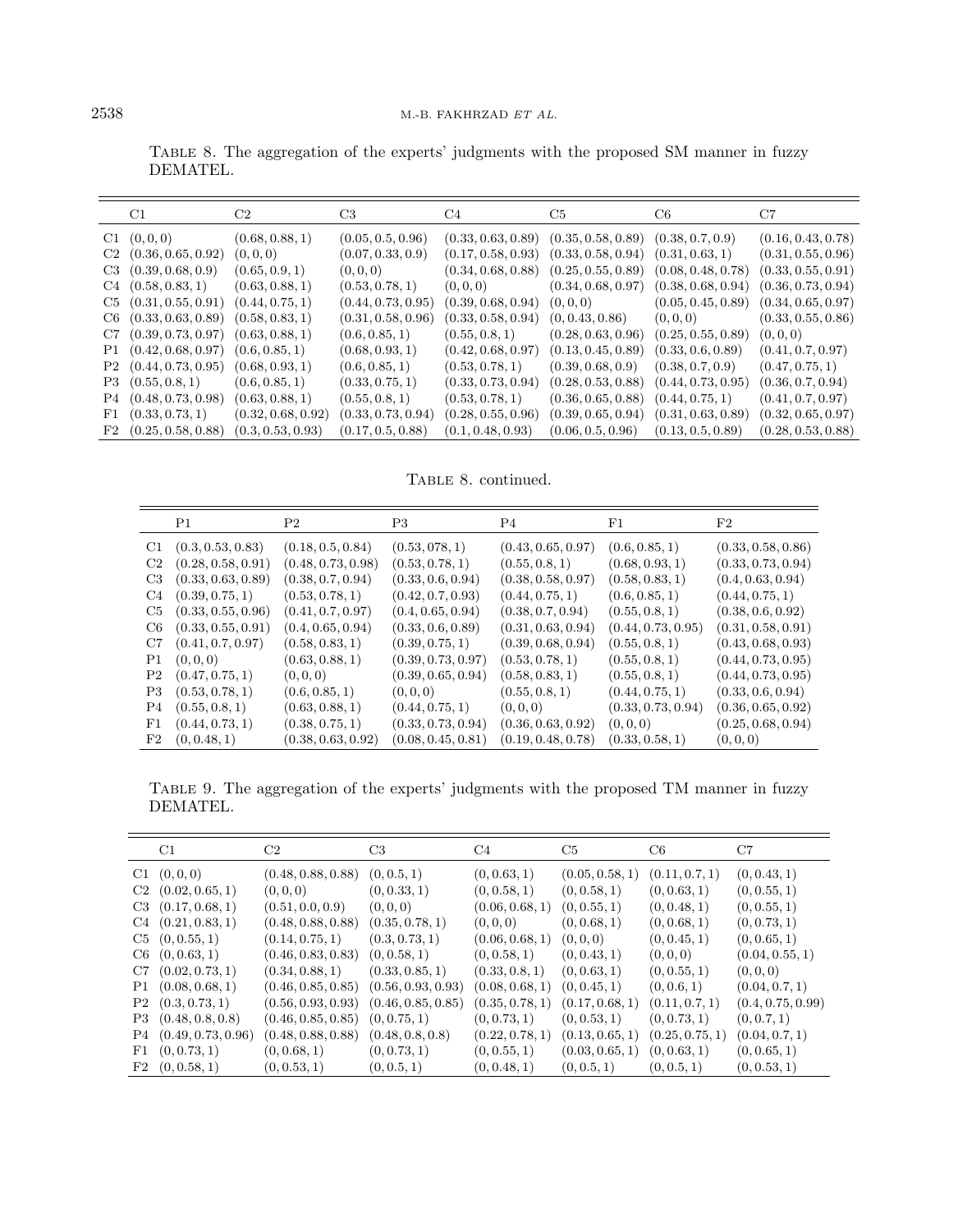<span id="page-14-0"></span>

|                  | P1                | P2                 | P3              | P4              | F1                 | F2              |
|------------------|-------------------|--------------------|-----------------|-----------------|--------------------|-----------------|
| C1               | (0.05, 0.53, 1)   | (0, 0.5, 1)        | (0.12, 0.78, 1) | (0.14, 0.65, 1) | (0.33, 0.85, 1)    | (0.07, 0.58, 1) |
| C2               | (0, 0.58, 1)      | (0.49, 0.73, 0.96) | (0.22, 0.78, 1) | (0.21, 0.8, 1)  | (0.65, 0.93, 0.93) | (0, 0.73, 1)    |
| C3               | (0, 0.63, 1)      | (0.01, 0.7, 1)     | (0, 0.6, 1)     | (0, 0.58, 1)    | (0.64, 0.83, 0.83) | (0.1, 0.63, 1)  |
| C4               | (0.14, 0.75, 1)   | (0.22, 0.78, 1)    | (0.23, 0.7, 1)  | (0.25, 0.75, 1) | (0.46, 0.85, 0.85) | (0.14, 0.75, 1) |
| C5               | (0, 0.55, 1)      | (0.04, 0.7, 1)     | (0.13, 0.65, 1) | (0.01, 0.7, 1)  | (0.2, 0.8, 1)      | (0.07, 0.6, 1)  |
| C6               | (0, 0.55, 1)      | (0.13, 0.65, 1)    | (0, 0.6, 1)     | (0, 0.63, 1)    | (0.3, 0.73, 1)     | (0, 0.58, 1)    |
| C7               | (0.04, 0.7, 1)    | (0.32, 0.83, 1)    | (0.04, 0.75, 1) | (0.06, 0.68, 1) | (0.33, 0.8, 1)     | (0.31, 0.68, 1) |
| P1               | (0,0,0)           | (0.48, 0.88, 0.88) | (0.02, 0.73, 1) | (0.35, 0.78, 1) | (0.33, 0.8, 1)     | (0.3, 0.73, 1)  |
| P2               | (0.4, 0.75, 0.99) | (0,0,0)            | (0.03, 0.65, 1) | (0.32, 0.83, 1) | (0.33, 0.8, 1)     | (0.3, 0.73, 1)  |
| P3               | (0.03, 0.78, 1)   | (0.46, 0.85, 0.85) | (0,0,0)         | (0.33, 0.8, 1)  | (0.25, 0.75, 1)    | (0, 0.6, 1)     |
| P4               | (0.03, 0.8, 1)    | (0.34, 0.88, 1)    | (0.25, 0.75, 1) | (0,0,0)         | (0, 0.73, 1)       | (0.02, 0.65, 1) |
| $_{\rm F1}$      | (0.11, 0.73, 1)   | (0, 0.75, 1)       | (0, 0.73, 1)    | (0, 0.63, 1)    | (0,0,0)            | (0, 0.68, 1)    |
| $_{\mathrm{F2}}$ | (0, 0.48, 1)      | (0.09, 0.63, 1)    | (0, 0.45, 1)    | (0, 0.48, 1)    | (0, 0.58, 1)       | (0,0,0)         |

TABLE 9. continued.

Table 10. The Fuzzy DEMATEL outputs with regard to different methods of aggregating the experts' judgments.

| Factors        | Aggregation method |          |       |                        |       |          |  |  |
|----------------|--------------------|----------|-------|------------------------|-------|----------|--|--|
|                | CM                 |          |       | $\overline{\text{SM}}$ |       | TM       |  |  |
|                | $D+R$<br>$_{D-R}$  |          | $D+R$ | $_{D-R}$               | $D+R$ | D–R      |  |  |
| C1             | 0.520              | $-0.034$ | 0.948 | $-0.042$               | 2.507 | 0.014    |  |  |
| C2             | 0.585              | $-0.093$ | 1.051 | $-0.065$               | 2.396 | 0.147    |  |  |
| C3             | 0.526              | $-0.018$ | 0.976 | $-0.050$               | 2.449 | 0.021    |  |  |
| C4             | 0.566              | 0.059    | 1.027 | 0.051                  | 2.539 | $-0.036$ |  |  |
| C5             | 0.473              | 0.044    | 0.935 | 0.048                  | 2.558 | 0.012    |  |  |
| C6             | 0.472              | $-0.001$ | 0.907 | 0.008                  | 2.526 | $-0.035$ |  |  |
| C7             | 0.536              | 0.062    | 0.994 | 0.062                  | 2.578 | 0.023    |  |  |
| P1             | 0.550              | 0.046    | 1.016 | 0.029                  | 2.519 | $-0.051$ |  |  |
| P <sub>2</sub> | 0.617              | 0.019    | 1.050 | 0.009                  | 2.501 | 0.018    |  |  |
| P3             | 0.567              | 0.030    | 1.016 | 0.034                  | 2.498 | $-0.088$ |  |  |
| P4             | 0.586              | 0.034    | 1.032 | 0.030                  | 2.529 | $-0.060$ |  |  |
| $_{\rm F1}$    | 0.579              | $-0.071$ | 1.045 | $-0.062$               | 2.523 | 0.057    |  |  |
| F2             | 0.450              | $-0.078$ | 0.903 | $-0.051$               | 2.551 | $-0.022$ |  |  |

used, and usually, the arithmetic mean is applied for the integration of experts' opinions. However, this mean is drastically sensitive to outliers and makes considerable error. Thus, in this paper, we proposed a statistical-based method for identifying the appropriate method for the integration of experts' opinions. For this, the outputs of fuzzy DEMATEL ( $D+R$  and  $D-R$ ) were evaluated considering the data input method. Since there are two dependent variables  $D+R$  and  $D-R$  in relation to the independent input method, we used one-way MANOVA for our analysis. As a case study, we considered the data of Mahmoudabad training center in Iran. The results showed that the TM method was better than other methods for integrating the experts' opinions.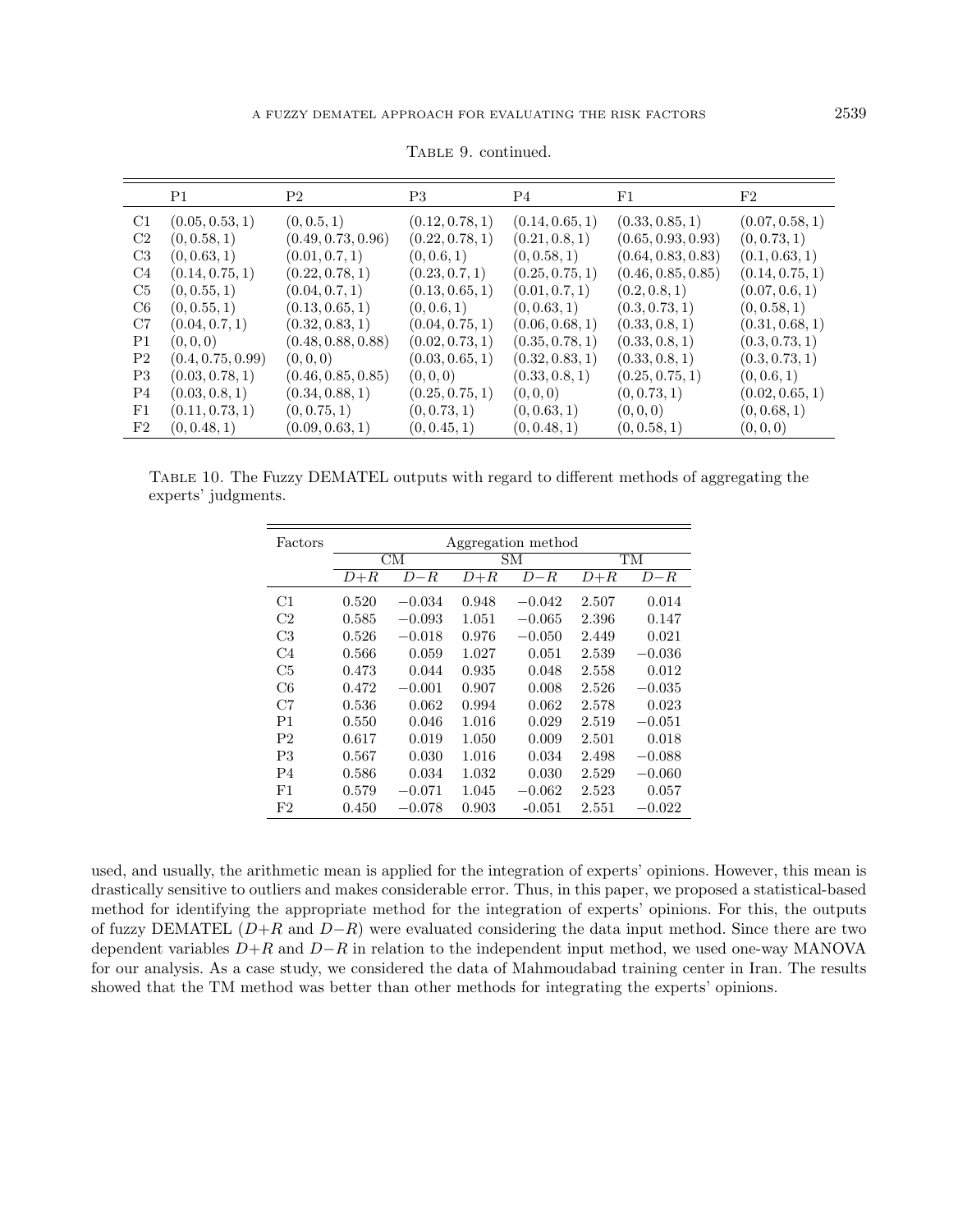|     | Effect                                        | Value | $\boldsymbol{F}$              | Hypothesis Error<br>df | df                 | Sig.  | Partial eta Noncent.<br>squared | parameter $power^d$ | Observed |
|-----|-----------------------------------------------|-------|-------------------------------|------------------------|--------------------|-------|---------------------------------|---------------------|----------|
|     | Intercept Pillai's Trace                      | 0.999 | $13692.771^b$ 2.000           |                        | 35.000             | 0.000 | 0.999                           | 27 385.541 1.000    |          |
|     | Wilks'                                        | 0.001 | $13692.771^b$ 2.000           |                        | 35.000             | 0.000 | 0.999                           | 27.385.541 1.000    |          |
|     | Lambda.                                       |       |                               |                        |                    |       |                                 |                     |          |
|     | Hotelling's                                   |       | $782.444$ $13692.771^b$ 2.000 |                        | 35.000             | 0.000 | 0.999                           | 27.385.541 1.000    |          |
|     | Trace                                         |       |                               |                        |                    |       |                                 |                     |          |
|     | Roy's Largest 782.444 $13692.771^b$ 2.000     |       |                               |                        | 35.000             | 0.000 | 0.999                           | 27 385.541 1.000    |          |
|     | Root.                                         |       |                               |                        |                    |       |                                 |                     |          |
| Way | Pillai's Trace                                | 0.997 | 17.883                        | 4.000                  | 72.000             | 0.000 | 0.498                           | 71.533              | 1.000    |
|     | Wilks'                                        | 0.003 | $289.295^{b}$                 | 4.000                  | 70.000 0.000 0.943 |       |                                 | 1157.180            | 1.000    |
|     | Lambda                                        |       |                               |                        |                    |       |                                 |                     |          |
|     | Hotelling's                                   |       | 306.341 2603.895              | 4.000                  | 68.000             | 0.000 | 0.994                           | 10415.578 1.000     |          |
|     | Trace                                         |       |                               |                        |                    |       |                                 |                     |          |
|     | Rov's Largest $306.341$ 5514.130 <sup>c</sup> |       |                               | 2.000                  | 36.000             | 0.000 | 0.997                           | 11 028.259          | 1.000    |
|     | Root                                          |       |                               |                        |                    |       |                                 |                     |          |

<span id="page-15-1"></span><span id="page-15-0"></span>TABLE 11. Multivariate tests<sup>a</sup>.

**Notes.** (a)Design: Intercept + Way. (b)Exact statistic. (c)The statistic is an upper bound on F that yields a lower bound on the significance level.  $\binom{d}{b}$ Computed using alpha = 0.05.

| Source                | Dependent Type III<br>variable | sum of squares | df             | Mean<br>square | $\boldsymbol{F}$ | Sig.        | Partial eta Noncent.<br>squared | parameter | Observed<br>$power^{c}$ |
|-----------------------|--------------------------------|----------------|----------------|----------------|------------------|-------------|---------------------------------|-----------|-------------------------|
| Corrected model $D+R$ |                                | $27.776^a$     | $\overline{2}$ | 13.888         | 5419.331         | 0.000       | 0.997                           | 10838.661 | 1.000                   |
|                       | $D - R$                        | $1.538E-7^{b}$ | $\overline{2}$ | $7.692E-8$     | 0.000            | 1.000       | 0.000                           | 0.000     | 0.050                   |
| Intercept             | $D+R$                          | 70.945         |                | 70.945         | 27683.832        | 0.000       | 0.999                           | 27683.832 | 1.000                   |
|                       | $D - R$                        | 0.000          |                | 0.000          | 0.000            | 1.000       | 0.000                           | 0.000     | 0.050                   |
| Way                   | $D+R$                          | 27.776         | $\mathbf 2$    | 13.888         | 5419.331         | 0.000 0.997 |                                 | 10838.661 | 1.000                   |
|                       | $D\!-\!R$                      | 1.538E-7       | $\bf{2}$       | 7.692E-8       | 0.000            |             | 1.000 0.000                     | 0.000     | 0.050                   |
| Error                 | $D+R$                          | 0.092          | 36             | 0.003          |                  |             |                                 |           |                         |
|                       | $D - R$                        | 0.105          |                | 36 0.003       |                  |             |                                 |           |                         |
| Total                 | $D+R$                          | 98.814         | 39             |                |                  |             |                                 |           |                         |
|                       | $D - R$                        | 0.105          | 39             |                |                  |             |                                 |           |                         |
| Corrected total       | $D+R$                          | 27.868         | 38             |                |                  |             |                                 |           |                         |
|                       | $D - R$                        | 0.105          | 38             |                |                  |             |                                 |           |                         |

Table 12. Tests of between-subjects effects.

Notes. <sup>(a)</sup>R squared = 0.997 (Adjusted R squared = 0.997). <sup>(b)</sup>R squared = 0.000 (Adjusted R squared = -0.056).  $^{(c)}$ Computed using alpha = 0.05.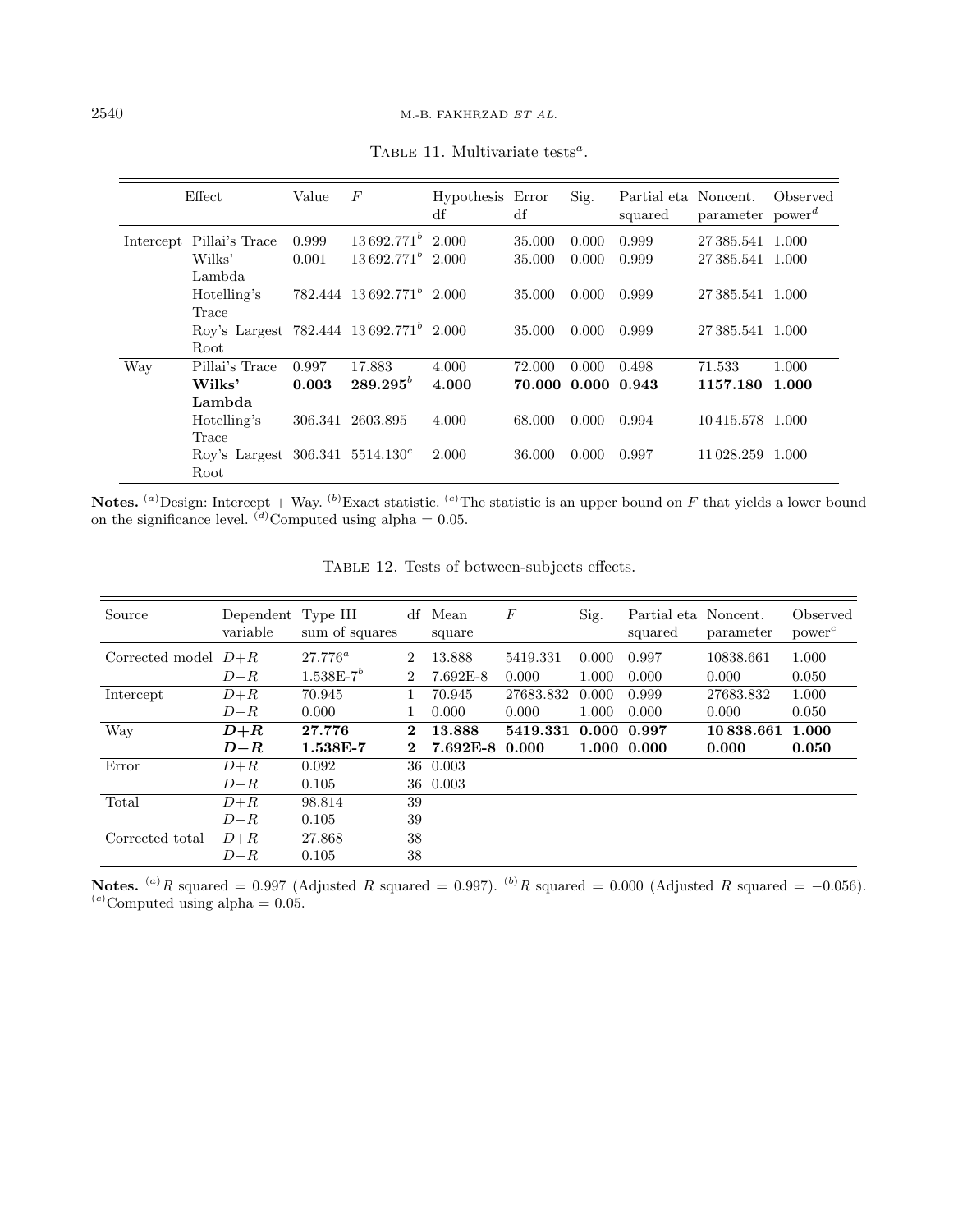<span id="page-16-1"></span>

|                                   |                           | Tukey HSD                         |                 |          |       |                         |            |
|-----------------------------------|---------------------------|-----------------------------------|-----------------|----------|-------|-------------------------|------------|
| Dependent<br>I)<br>aggregating of |                           | aggregating of<br>J)              | Mean difference | Std.     | Sig.  | 95% confidence interval |            |
| variable                          | experts' judgments method | experts' judgments method $(I-J)$ |                 | error    |       | Lower bound Upper bound |            |
| $D+R$                             | CМ                        | <b>SM</b>                         | $-0.45177*$     | 0.019856 | 0.000 | $-0.50030$              | $-0.40324$ |
|                                   |                           | TM                                | $-1.97285*$     | 0.019856 | 0.000 | $-2.02138$              | $-1.92431$ |
|                                   | $\overline{\text{SM}}$    | CM                                | $0.45177*$      | 0.019856 | 0.000 | 0.40324                 | 0.50030    |
|                                   |                           | TM                                | $-1.52108*$     | 0.019856 | 0.000 | $-1.56961$              | $-1.47254$ |
|                                   | TM                        | CM                                | 1.97285*        | 0.019856 | 0.000 | 1.92431                 | 2.02138    |
|                                   |                           | SM                                | $1.52108*$      | 0.019856 | 0.000 | 1.47254                 | 1.56961    |
| $D - R$                           | CM                        | <b>SM</b>                         | $-0.00015$      | 0.021205 | 1.000 | $-0.05198$              | 0.05168    |
|                                   |                           | TM                                | $-0.00008$      | 0.021205 | 1.000 | $-0.05191$              | 0.05175    |
|                                   | <b>SM</b>                 | CМ                                | 0.00015         | 0.021205 | 1.000 | $-0.05168$              | 0.05198    |
|                                   |                           | TM                                | 0.00008         | 0.021205 | 1.000 | $-0.05175$              | 0.05191    |
|                                   | TM                        | CM                                | 0.00008         | 0.021205 | 1.000 | $-0.05175$              | 0.05191    |
|                                   |                           | SM                                | $-0.00008$      | 0.021205 | 1.000 | $-0.05191$              | 0.05175    |

#### <span id="page-16-18"></span>TABLE 13. Multiple comparisons.

<span id="page-16-17"></span><span id="page-16-11"></span><span id="page-16-9"></span><span id="page-16-8"></span><span id="page-16-5"></span>Notes. Based on observed means. The error term is Mean Square (Error) =  $0.003$ . <sup>(\*)</sup>The mean difference is significant at the 0.05 level.

#### **REFERENCES**

- <span id="page-16-3"></span><span id="page-16-2"></span>[1] N.S. Abarqhouei, H. Hosseini Nasab and M.B. Fakhrzad, Design of the evaluation model for total ergonomics interventions with fuzzy approach. Sci. J. Pure Appl. Sci. 1  $(2012)$  119–129.
- <span id="page-16-10"></span>[2] M.I. Abubakar and Q. Wang, Key human factors and their effects on human centered assembly performance. Int. J. Ind. Ergon. 69 (2019) 48–57.
- <span id="page-16-0"></span>[3] M. Ahmadifard, F. Sadenejad, I. Mohammadi and K. Aramesh, Forecasting stock market return using ANFIS: the case of Tehran Stock Exchange. Int. J. Adv. Stud. Humanit. Soc. Sci. 1 (2013) 452–459.
- <span id="page-16-4"></span>[4] E. Akyuz and E. Celik, A fuzzy dematel method to evaluate critical operational hazards during gas freeing process in crude oil tankers. J. Loss Prev. Process Ind. 38 (2015) 243–253.
- <span id="page-16-6"></span>[5] A. Bavafa, A. Mahdiyar and A.K. Marsono, Identifying and assessing the critical factors for effective implementation of safety programs in construction projects. Saf. Sci. 106 (2018) 47–56.
- <span id="page-16-14"></span>[6] S. Chirra and D. Kumar, Evaluation of supply chain flexibility in automobile industry with fuzzy DEMATEL Approach. Global J. Flexible Syst. Manage. 19 (2018) 305–319.
- <span id="page-16-7"></span>[7] Y.W. Du and W. Zhou, New improved DEMATEL method based on both subjective experience and objective data. Eng. App. Artif. Intell. 83 (2019) 57–71.
- <span id="page-16-13"></span>[8] A. Ebrahimy Zade and M.B. Fakhrzad, A dynamic genetic algorithm for solving a single machine scheduling problem with periodic maintenance. Int. Scholarly Res. Not. 42 (2013) 4397–4409.
- <span id="page-16-15"></span>[9] A.N. Esfahani, V.F. Sarand and A. Arian, Explain the impact of organizational factors affecting food safety performance using fuzzy dematel. Int. J. Manag. Sci. 5 (2015) 531–543.
- <span id="page-16-12"></span>[10] R. Eslamipoor, M.B. Fakhrzad and Y. Zare Mehrjerdi, A new robust optimization model under uncertainty for new and remanufactured products. Int. J. Manage. Sci. Eng. Manage. 10 (2015) 137–142.
- <span id="page-16-16"></span>[11] M.B. Fakhrzad, A. Sadeghieh and L. Emami, A new multi-objective job shop scheduling with setup times using a hybrid genetic algorithm. Int. J. Eng.-Trans. B: App. 26 (2012) 207.
- [12] A. Gabus and E. Fontela, Perceptions of the World Problem Antique: Communication Procedure, Communicating with Those Bearing Collective Responsibility (DEMATEL Report No. 1). Battelle Geneva Research Centre, Geneva (1973).
- [13] G. George-Ufot, Y. Qu and I.J. Orji, Sustainable lifestyle factors influencing industries' electric consumption patterns using Fuzzy logic and DEMATEL: the Nigerian perspective. J. Cleaner Prod. 162 (2017) 624–634.
- [14] K. Govindan, R. Khodaverdi and A. Vafadarnikjoo, Intuitionistic fuzzy based DEMATEL method for developing green practices and performances in a green supply chain. Expert Syst. Appl. 42 (2015) 7207–7220.
- [15] M. Gul, A review of occupational health and safety risk assessment approaches based on multi-criteria decision-making methods and their fuzzy versions. Hum. Ecol. Risk Assess. Int. J. 24 (2018) 1723–1760.
- [16] M. Gul, Emergency department ergonomic design evaluation: a case study using fuzzy DEMATEL-focused two-stage methodology. Health Policy Technol. 8 (2019) 365–376.
- [17] S.M. Hatefi and J. Tamošaitienė, An integrated fuzzy DEMATEL-fuzzy ANP model for evaluating construction projects by considering interrelationships among risk factors. J. Civ. Eng. Manag. 25 (2019) 114–131.
- [18] J.S. Jeong and A. Ramírez-Gomez, Development of a web graphic model with fuzzy-decision-making trial and evaluation laboratory/multi-criteria-spatial decision support system (F-DEMATEL/MC-SDSS) for sustainable planning and construction of rural housings. J. Cleaner Prod. 199 (2018) 584–592.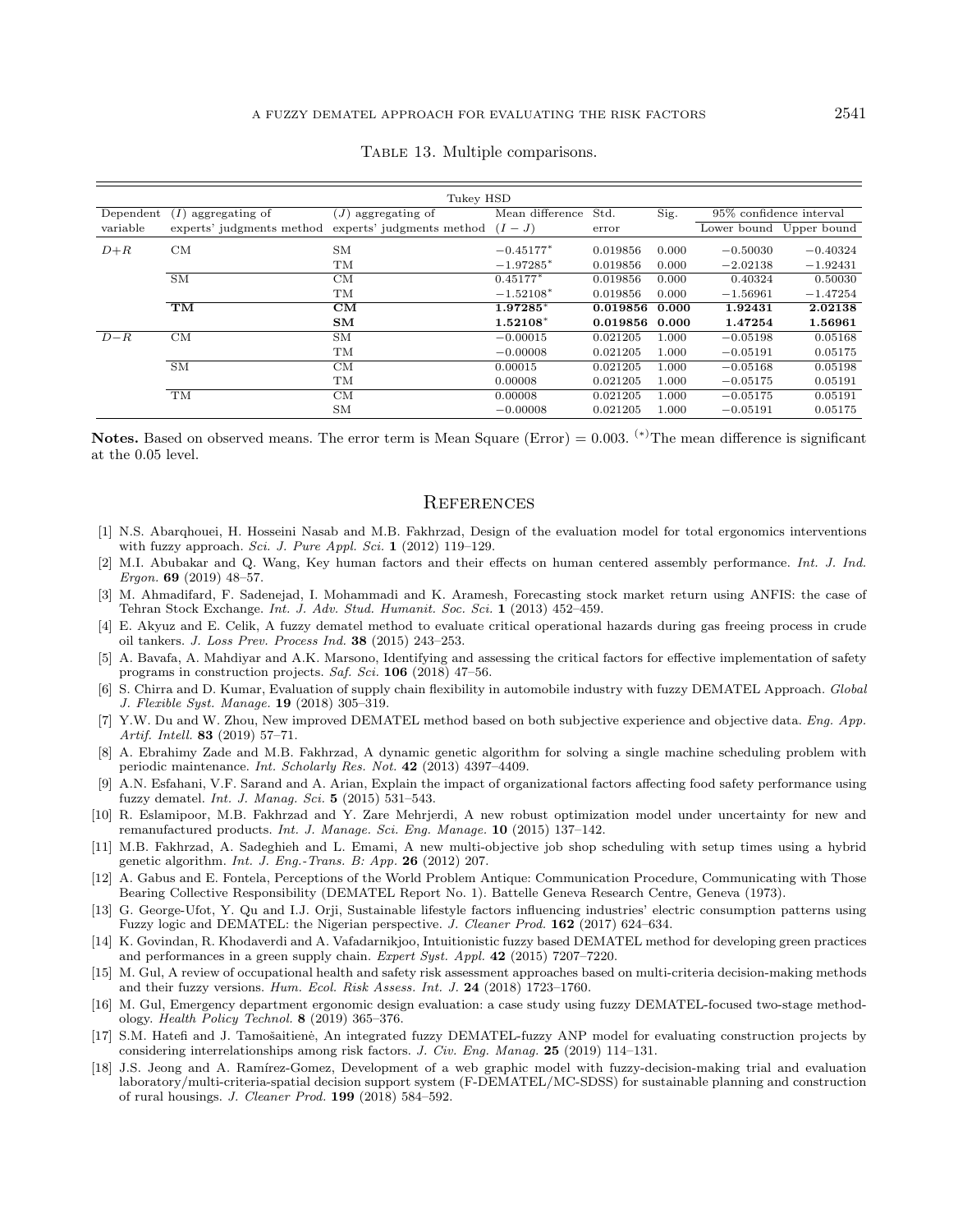#### <span id="page-17-21"></span><span id="page-17-16"></span><span id="page-17-14"></span><span id="page-17-11"></span><span id="page-17-5"></span><span id="page-17-4"></span><span id="page-17-3"></span> $2542$  M.-B. FAKHRZAD ET AL.

- <span id="page-17-19"></span>[19] J.S. Jeong, L. García-Moruno and J. Hernandez-Blanco, Planning of rural housings in reservoir areas under (mass) tourism based on a fuzzy DEMATEL-GIS/MCDA hybrid and participatory method for Alange, Spain. Habitat Int. 57 (2016) 143–153.
- <span id="page-17-13"></span>[20] Ö. Kabak, F. Ülengin, B. Çekyay, Ş. Önsel and Ö. Özaydın, Critical success factors for the iron and steel industry in Turkey: a fuzzy DEMATEL approach. Int. J. Fuzzy Syst.  $18$  (2016) 523–536.
- <span id="page-17-15"></span>[21] E.G. Kavilal, S.P. Venkatesan and K.D. Harsh Kumar, An integrated fuzzy approach for prioritizing supply chain complexity drivers of an Indian mining equipment manufacturer. Res. Policy 51 (2017) 204–218.
- <span id="page-17-20"></span>[22] Y. Li, Y. Hu, X. Zhang, Y. Deng and S. Mahadevan, An evidential DEMATEL method to identify critical success factors in emergency management. Appl. Soft Comput. 22 (2014) 504–510.
- <span id="page-17-6"></span>[23] K.P. Lin, M.L. Tseng and P.F. Pai, Sustainable supply chain management using approximate fuzzy DEMATEL method. Resour. Conserv. Recycl. 128 (2018) 134–142.
- <span id="page-17-17"></span>[24] H.C. Liu, J.X. You, C. Lu and Y.Z. Chen, Evaluating health-care waste treatment technologies using a hybrid multi-criteria decision making model. Renew. Sustain. Energy Rev. 41 (2015) 932–942.
- [25] A. Mahdiyar, S. Tabatabaee, A. Abdullah and A. Marto, Identifying and assessing the critical criteria affecting decision-making for green roof type selection. Sustain. Cities Soc. 39 (2018) 772–783.
- <span id="page-17-12"></span>[26] S. Mahmoudi, A. Jalali, M. Ahmadi, P. Abasi and N. Salari, Identifying critical success factors in Heart Failure Self-Care using fuzzy DEMATEL method. Appl. Soft Comput. J. 84 (2019) 105729.
- <span id="page-17-23"></span>[27] S.K. Mangla, P. Kumar and M.K. Barua, Flexible decision modeling for evaluating the risks in green supply chain using fuzzy AHP and IRP methodologies. Glob J. Flex Syst. Manag. 16 (2015) 19–35.
- <span id="page-17-0"></span>[28] R.K. Mavi and C. Standing, Critical success factors of sustainable project management in construction: a fuzzy DEMATEL-ANP approach. J. Clean. Prod. 194 (2018) 751–765.
- <span id="page-17-1"></span>[29] I. Mohammadfam, M. Mirzaei Aliabadi, A.R. Soltanian, M. Tabibzadeh and M. Mahdinia, Investigating interactions among vital variables affecting situation awareness based on Fuzzy DEMATEL method. Int. J. Ind. Ergon. 74 (2019) 102842.
- <span id="page-17-18"></span><span id="page-17-9"></span>[30] M. Nilashia, S. Samad, A. Abdul Manaf, H. Ahmadi, T.A. Rashid, A. Munshi, W. Almukadi, O. Ibrahim and O.H. Ahmed, Factors influencing medical tourism adoption in Malaysia: a DEMATEL-Fuzzy TOPSIS approach. Comput. Ind. Eng. 137 (2019) 106005.
- <span id="page-17-7"></span>[31] L.A. Ocampo, T.A.G. Tan and L.A. Sia, Using fuzzy DEMATEL in modeling the causal relationships of the antecedents of organizational citizenship behavior (OCB) in the hospitality industry: a case study in the Philippines. J. Hosp. Tour. Manag. 34 (2018) 11–29.
- <span id="page-17-22"></span>[32] M.A. Quader, S. Ahmed, R.A.R. Ghazilla and M. Dahari, Evaluation of criteria for CO<sub>2</sub> capture and storage in the iron and steel industry using the 2-tuple DEMATEL technique. J. Clean. Prod. 120 (2016) 207–220.
- <span id="page-17-10"></span>[33] S. Rezaei, M. Aliabadi Farahani and S. Nadarajah, Application of fuzzy DEMATEL in explaining causal relations of intellectual capital indices: a study on Shahid Tondgooyan Petrochemical. Ann. Data. Sci. 3 (2016) 307–319.
- <span id="page-17-8"></span><span id="page-17-2"></span>[34] N. Sadra Abarqhouei, H. Hosseini Nasab and M.B. Fakhrzad, Macro ergonomics interventions and their impact on productivity and reduction of musculoskeletal disorders: including a case study. Iran Occup. Health 9 (2012) 27–39.
- [35] M.A. Shoushtary, H. Hoseini Nasab and M.B. Fakhrzad, Team robot motion planning in dynamics environments using a new hybrid algorithm (honey bee mating optimization-tabu list). Chin. J. Eng. 2014 (2014) 1–8.
- [36] S.L. Si, X.Y. You, H.C. Liu and J. Huang, Identifying key performance indicators for holistic hospital management with a modified DEMATEL approach. Int. J. Environ. Res. Public Health 14 (2017) 934.
- [37] C.M. Su, D.J. Horng, M.L. Tseng, A.S. Chiu, K.J. Wu and H.P. Chen, Improving sustainable supply chain management using a novel hierarchical grey-DEMATEL approach. J. Clean. Prod. 134 (2016) 469–481.
- [38] W.L. Suo, B. Feng and Z.P. Fan, Extension of the DEMATEL method in an uncertain linguistic environment. Soft Comput. 16 (2012) 471–483.
- [39] X. Wang, F. Zhou, M.K. Lim, Y. He and L. Li, Sustainable recycling partner selection using fuzzy DEMATEL-AEW- FVIKOR: a case study in small-and-medium enterprises (SMEs). J. Cleaner Prod. 196 (2018) 489–504.
- [40] X. Xia, K. Govindan and Q. Zhu, Analyzing internal barriers for automotive parts remanufacturers in China using grey-DEMATEL approach. J. Clean Prod. 87 (2015) 811–825.
- [41] L.A. Zadeh, Fuzzy sets. Inf. Control 8 (1965) 338–353.
- [42] X. Zhou, Y. Shi, X. Deng and Y. Deng, D-DEMATEL: a new method to identify critical success factors in emergency management. Saf. Sci. 91 (2017) 93–104.